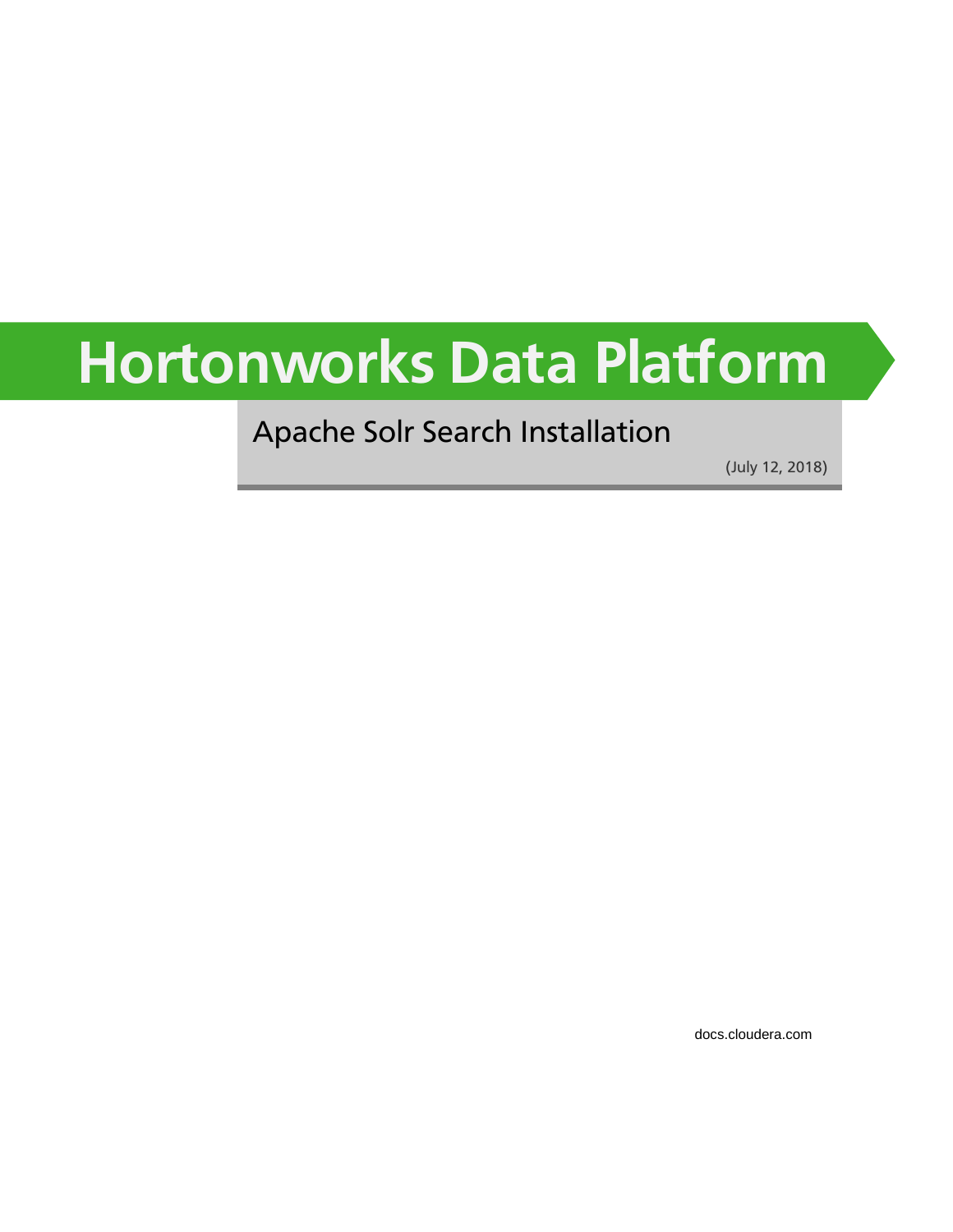#### **Hortonworks Data Platform: Apache Solr Search Installation**

Copyright © 2012-2018 Hortonworks, Inc. Some rights reserved.

The Hortonworks Data Platform, powered by Apache Hadoop, is a massively scalable and 100% open source platform for storing, processing and analyzing large volumes of data. It is designed to deal with data from many sources and formats in a very quick, easy and cost-effective manner. The Hortonworks Data Platform consists of the essential set of Apache Hadoop projects including MapReduce, Hadoop Distributed File System (HDFS), HCatalog, Pig, Hive, HBase, ZooKeeper and Ambari. Hortonworks is the major contributor of code and patches to many of these projects. These projects have been integrated and tested as part of the Hortonworks Data Platform release process and installation and configuration tools have also been included.

Unlike other providers of platforms built using Apache Hadoop, Hortonworks contributes 100% of our code back to the Apache Software Foundation. The Hortonworks Data Platform is Apache-licensed and completely open source. We sell only expert technical support, [training](https://hortonworks.com/training/) and partner-enablement services. All of our technology is, and will remain free and open source.

Please visit the [Hortonworks Data Platform](https://hortonworks.com/products/hdp/) page for more information on Hortonworks technology. For more information on Hortonworks services, please visit either the [Support](https://hortonworks.com/services/) or [Training](https://hortonworks.com/training/) page. Feel free to [Contact Us](https://hortonworks.com/contact-us/) directly to discuss your specific needs.



Except where otherwise noted, this document is licensed under **[Creative Commons Attribution ShareAlike 4.0 License](http://creativecommons.org/licenses/by-sa/4.0/legalcode)**. <http://creativecommons.org/licenses/by-sa/4.0/legalcode>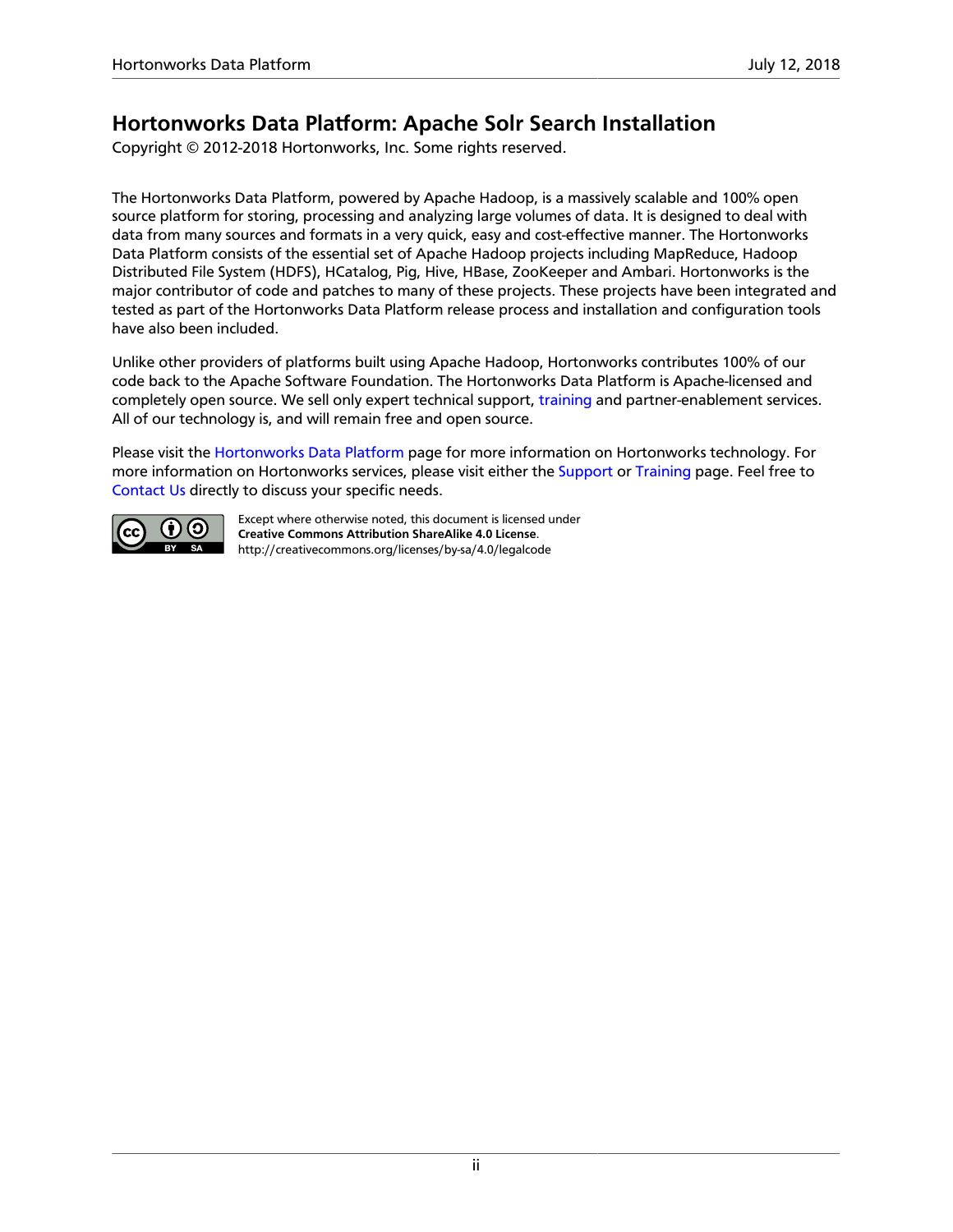### **Table of Contents**

| 3.1.3. HDP Search 2.2.10 Apache Solr Version Information  11 |  |
|--------------------------------------------------------------|--|
|                                                              |  |
|                                                              |  |
|                                                              |  |
|                                                              |  |
|                                                              |  |
|                                                              |  |
|                                                              |  |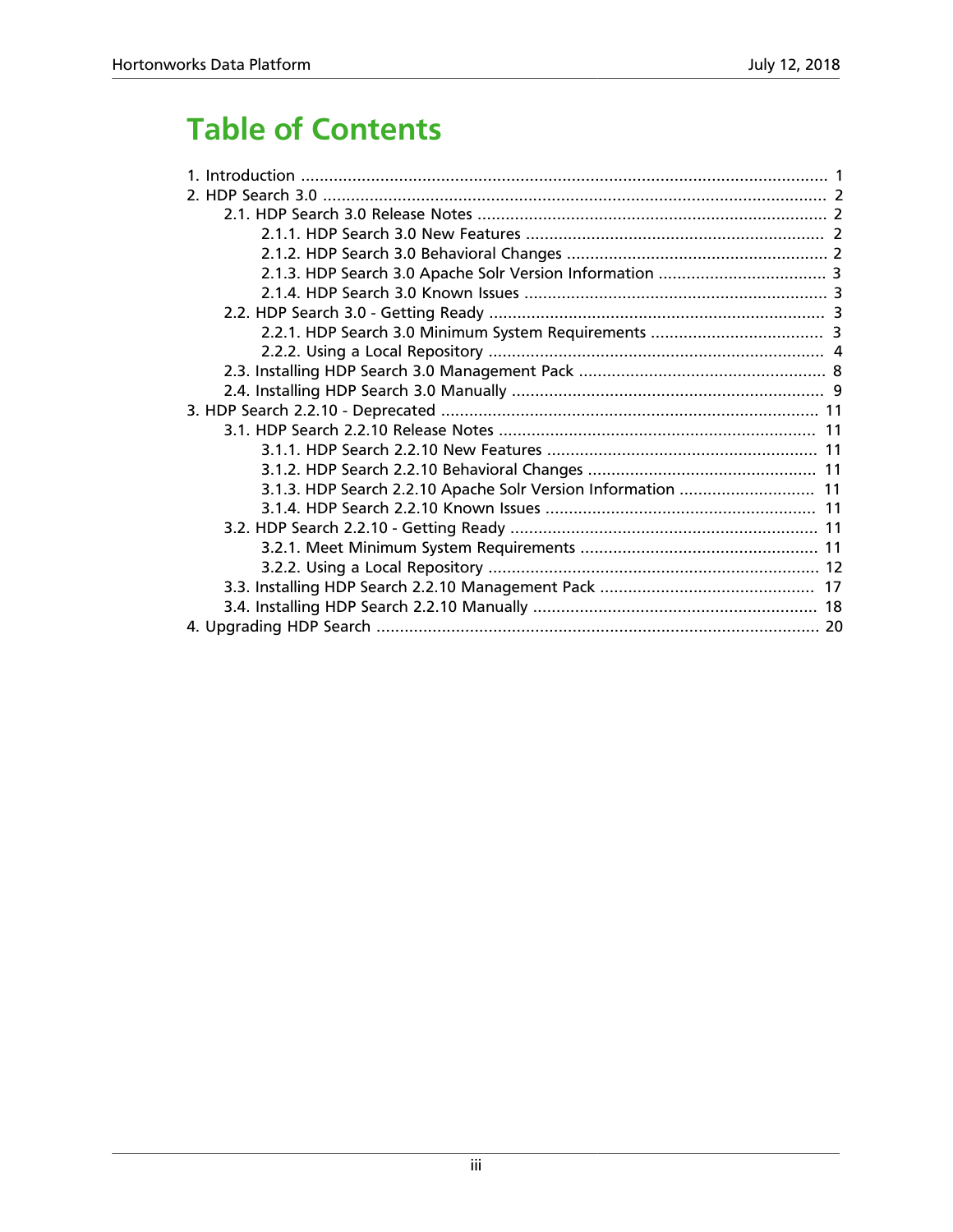### **List of Tables**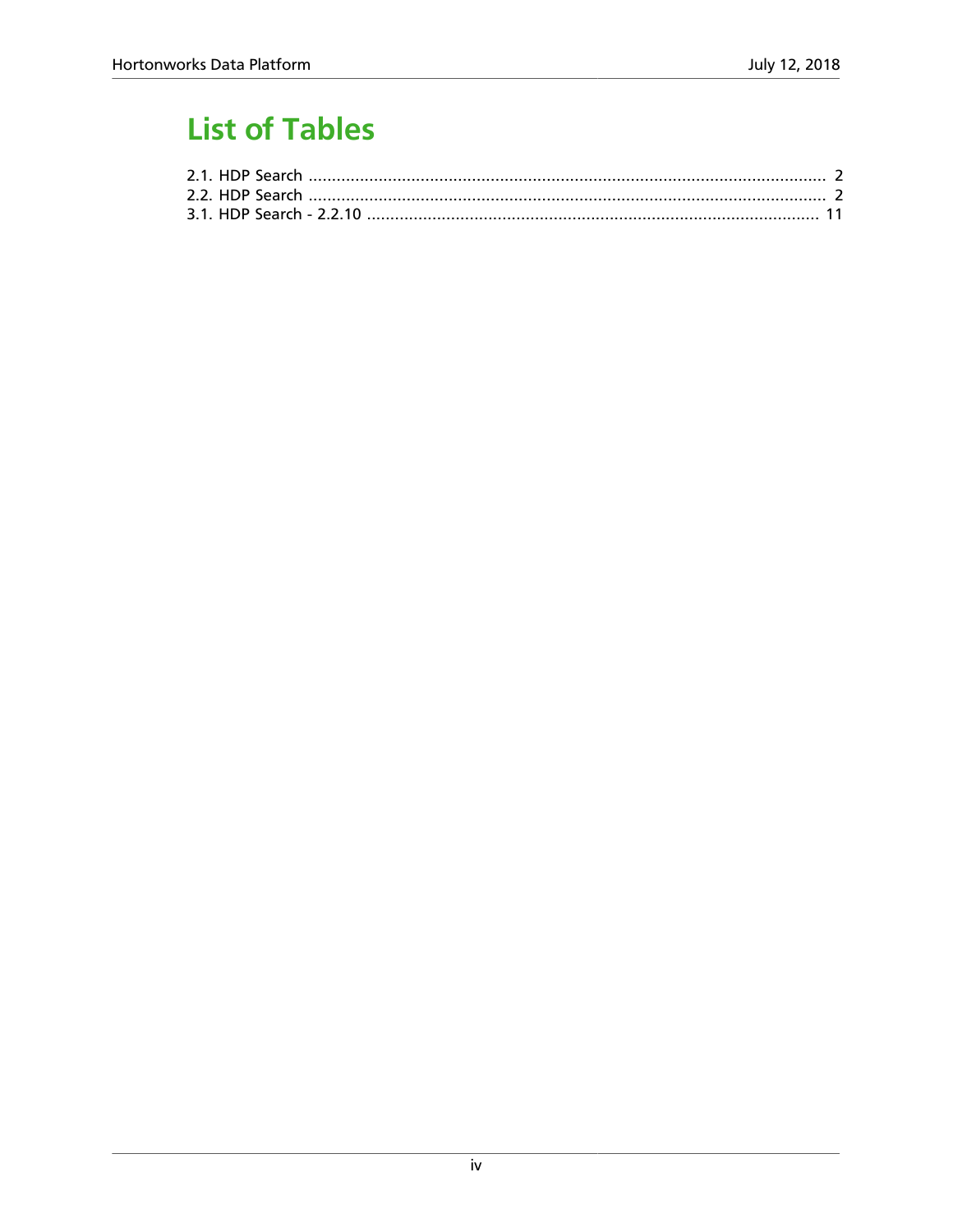### <span id="page-4-0"></span>**1. Introduction**

HDP Search is a full-text search server, designed for enterprise-level performance, flexibility, scalability, and fault-tolerance. HDP Search exposes REST-like HTTP/XML and JSON APIs for use with a wide range of programming languages.

HDP Search includes:

- Apache Solr 5.5.5 (for HDP Search 2.2.10) or Apache Solr 6.6.2 (for HDP Search 3.0)
- Banana 1.6.12
- JARs for integration with Hadoop, Hive, HBase and Pig
- Software development kits for Storm (not available with HDP Search 3.0) and Spark



#### **Note**

**HDP Search is a separate product and does NOT come with the HDP platform.**

The high-level steps for using HDP search are as follows:

- 1. Install and deploy HDP Search, either manually or by using Ambari.
- 2. Ingest documents from sources such as HDFS.
- 3. Index the data. Documents, and updates to documents, will be available for search almost immediately after being indexed.
- 4. Perform a wide range of basic and advanced operations on the indexed documents.

#### Resources:

- This document describes software requirements for HDP Search, followed by installation instructions for specific operating systems.
- For information about configuring indexes, ingesting documents, and searching indexed documents, see Getting Started with Solr.
- For detailed information about connecting to data sources and ingesting data on secure and non-secure clusters, see the Connector User Guide.
- For detailed information on using Banana with Solr, see the Guide to Banana Dashboards.
- For help troubleshooting issues with HDP Search, see Troubleshooting HDP Search.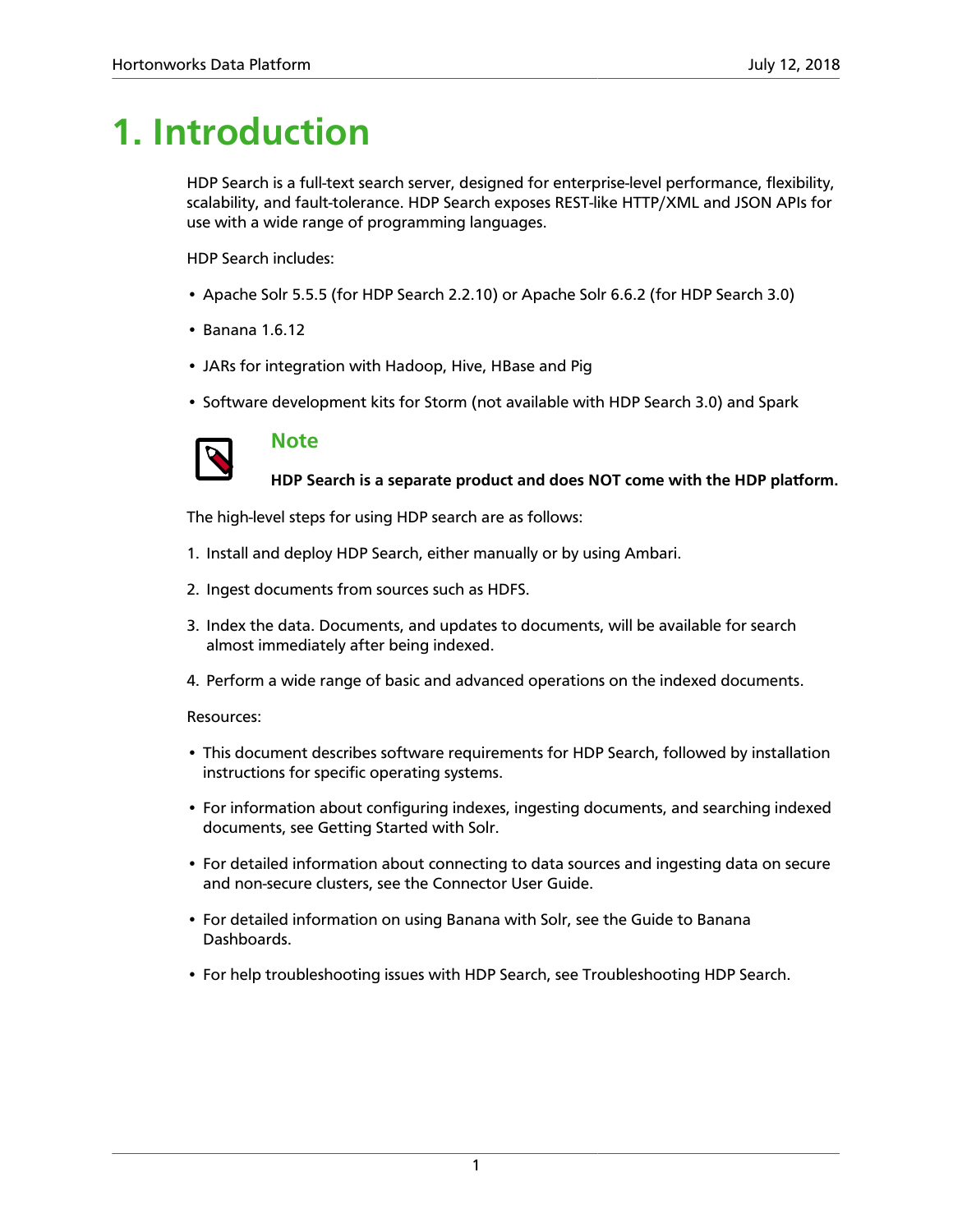### <span id="page-5-0"></span>**2. HDP Search 3.0**

- [HDP Search 3.0 Release Notes \[2\]](#page-5-1)
- [HDP Search 3.0 Getting Ready \[3\]](#page-6-2)
- [Installing HDP Search 3.0 Management Pack \[8\]](#page-11-0)
- [Upgrading HDP Search \[20\]](#page-23-0)

### <span id="page-5-1"></span>**2.1. HDP Search 3.0 Release Notes**

The HDP Search 3.0 Release Notes summarize and describe the following information released in HDP Search 3.0:

- [HDP Search 3.0 New Features \[2\]](#page-5-2)
- [HDP Search 3.0 Behavioral Changes \[2\]](#page-5-3)
- [HDP Search 3.0 Apache Solr Version Information \[3\]](#page-6-0)
- [HDP Search 3.0 Known Issues \[3\]](#page-6-1)



**Note**

**HDP Search is a separate product and does NOT come with the HDP platform.**

### <span id="page-5-4"></span><span id="page-5-2"></span>**2.1.1. HDP Search 3.0 New Features**

HDP 3.0 includes the following new feature:

#### **Table 2.1. HDP Search**

| <b>∣Feature</b>   | <b>Description</b>                                                  |  |
|-------------------|---------------------------------------------------------------------|--|
| Apache Solr 6.6.2 | Support for Apache Solr 6.6.2 has been added to the Management Pack |  |

### <span id="page-5-3"></span>**2.1.2. HDP Search 3.0 Behavioral Changes**

HDP Search 3.0 introduces the following change in behavior as compared to previous HDP Search versions:

#### <span id="page-5-5"></span>**Table 2.2. HDP Search**

| <b>Description</b>   | Reference                                                                                                      |
|----------------------|----------------------------------------------------------------------------------------------------------------|
| Storm Solr Connector | The Storm Solr connector from Lucidworks is no longer supported, and has not been<br>included in this release. |

#### **More Information**

[Ambari 2.6.0 Behavioral Changes](https://docs.hortonworks.com/HDPDocuments/Ambari-2.6.0.0/bk_ambari-release-notes/content/ambari_relnotes-2.6.0.0-behavioral-changes.html)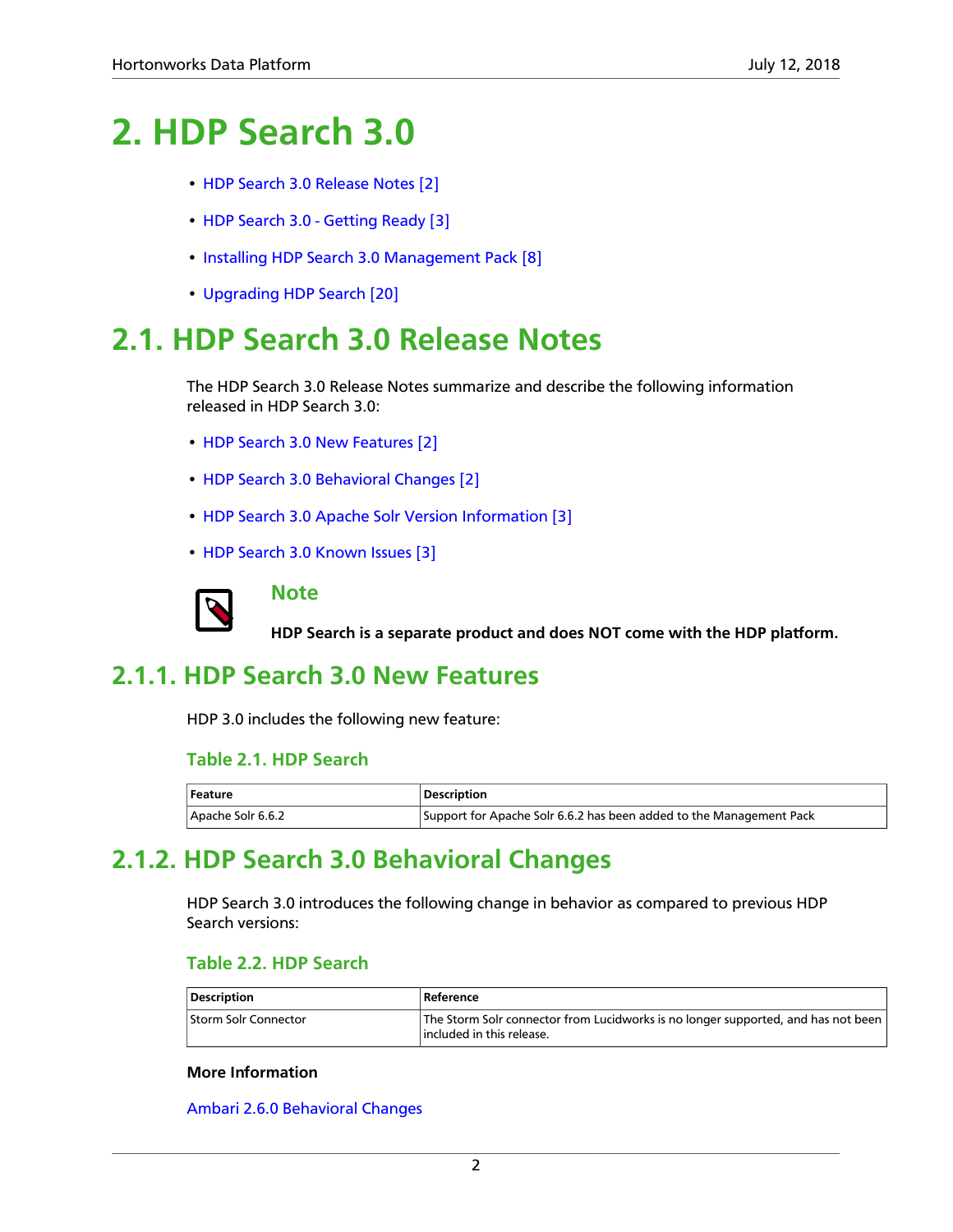### <span id="page-6-0"></span>**2.1.3. HDP Search 3.0 Apache Solr Version Information**

HDP Search 3.0 is based on Apache Solr 6.6.2 ([Apache Solr Release Notes\)](http://lucene.apache.org/solr/6_6_2/changes/Changes.html).

#### <span id="page-6-1"></span>**2.1.4. HDP Search 3.0 Known Issues**

Please choose Map Reduce as the execution engine for Hive queries related to the Solr index. Tez will NOT work because Lucidwork's Hive SerDe does not yet support Hive 2 officially. It has been roadmapped for a future release. Currently, only Tez on Hive 1.x is supported.

### <span id="page-6-2"></span>**2.2. HDP Search 3.0 - Getting Ready**

This section describes information and materials that you should get ready before installing HDP Search 3.0.

- [HDP Search 3.0 Minimum System Requirements \[3\]](#page-6-3)
- [Using a Local Repository \[4\]](#page-7-0)

### <span id="page-6-3"></span>**2.2.1. HDP Search 3.0 Minimum System Requirements**

To use HDP Search, your system must meet the following minimum requirements.

#### **2.2.1.1. HDP Search 3.0 Operating System Requirements**

HDP Search 3.0 is supported on the following operating systems:

- 64-bit CentOS 6 and 7
- 64-bit Red Hat Enterprise Linux (RHEL) 6 and 7
- 64-bit Oracle Linux 6 and 7
- 64-bit SUSE Linux Enterprise Server (SLES) 11, SP3/SP4
- 64-bit SUSE Linux Enterprise Server (SLES) 12
- 64-bit Debian 7
- 64-bit Ubuntu 12 and 14

#### **2.2.1.2. JDK Requirements - HDP Search 3.0**

HDP Search 3.0 requires Oracle or OpenJDK Java 1.8 or higher.

Make sure your \$JAVA\_HOME and \$PATH variables are set to the correct version; for example:

```
export JAVA_HOME=/usr/java/default
export PATH=$JAVA_HOME/bin:$PATH
```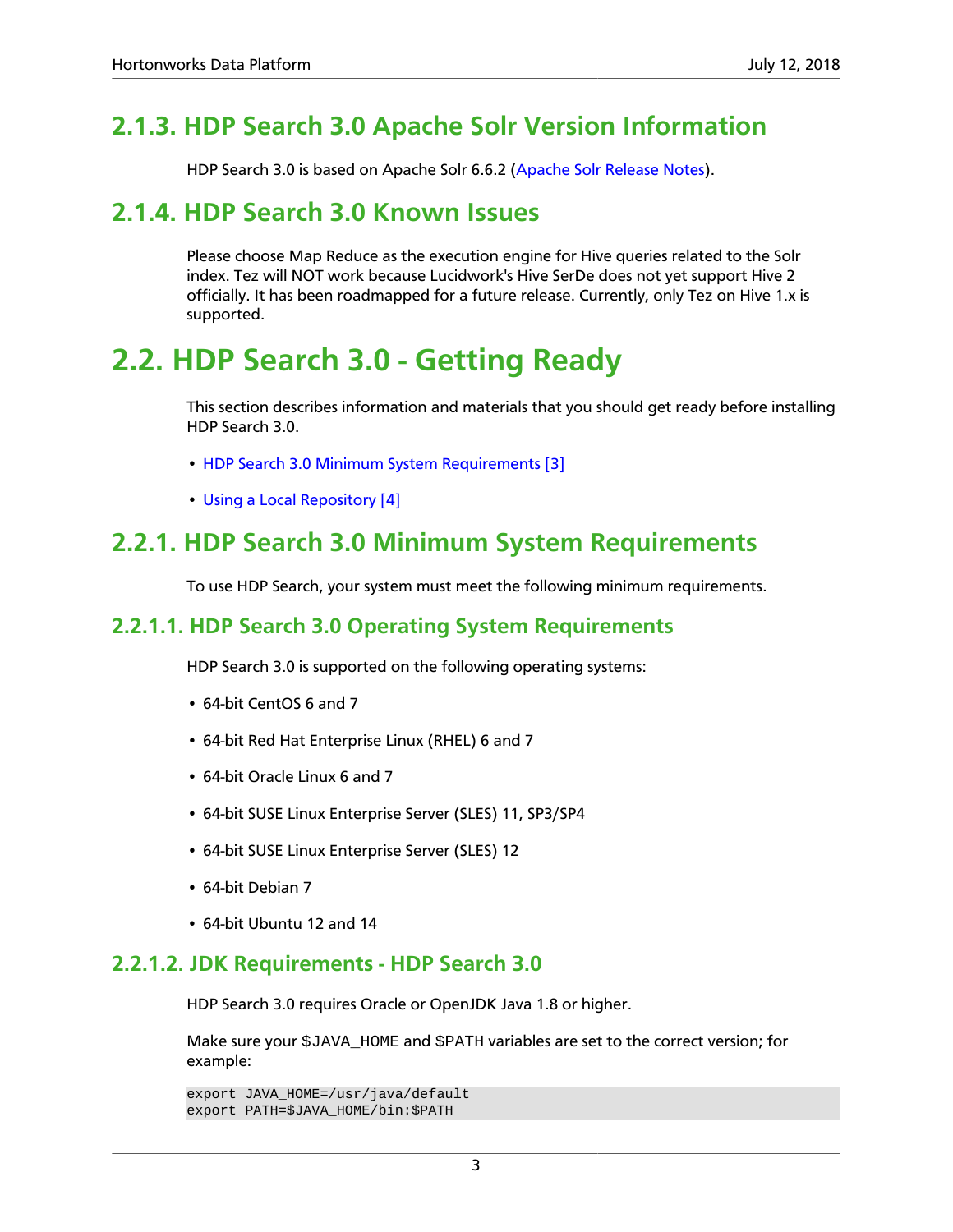#### **2.2.1.3. HDP Search 3.0 HDP Requirements**

HDP Search 3.0 is tested and certified with HDP 2.6.x and the following HDP components.

| Component     | Version |
|---------------|---------|
| Apache Hadoop | 2.7.3   |
| Apache HBase  | 1.1.2   |
| Apache Hive   | 1.2.1   |
| Apache Pig    | 0.16.0  |
| Apache Spark  | 2.2.0   |

### <span id="page-7-0"></span>**2.2.2. Using a Local Repository**

Local repositories are frequently used in enterprise clusters that have limited outbound internet access. In these scenarios, local packages provide more governance and better installation performance. Local repositories are used during installation and for postinstallation cluster operations such as service start and restart operations.

The following sections describe steps for setting up and using a local repository for HDP Search.

#### **Important**

The following instructions assume that you have already obtained and prepared the appropriate Ambari repository and other HDP Stack repositories as described in [Using a Local Repository](https://docs.hortonworks.com/HDPDocuments/Ambari-2.7.0.0/bk_ambari-installation/content/ch_using-local-repos.html) in the *Ambari Installation Guide*.

#### **2.2.2.1. Obtaining the HDP Search 3.0 Repository**

Use the link appropriate for your OS family to download or reposync the HDP Search 3.0 repository.

| <b>OS</b>                             | Format         | URL                                                                                                                     |
|---------------------------------------|----------------|-------------------------------------------------------------------------------------------------------------------------|
| RedHat 6, CentOS 6, or Oracle Linux 6 | Repo File      | https://archive.cloudera.com/p/HDP-<br>SOLR/3.0.0-100/repos/centos6/hdp-<br>solr.repo                                   |
|                                       | <b>Tarball</b> | https://archive.cloudera.com/p/HDP-<br>SOLR/3.0.0-100/repos/centos6/HDP-<br>SOLR-3.0.0-100-centos6.tar.gz<br>(md5, asc) |
| RedHat 7, CentOS 7, or Oracle Linux 7 | Repo File      | https://archive.cloudera.com/p/HDP-<br>SOLR/3.0.0-100/repos/centos7/hdp-<br>solr.repo                                   |
|                                       | Tarball        | https://archive.cloudera.com/p/HDP-<br>SOLR/3.0.0-100/repos/centos7/HDP-<br>SOLR-3.0.0-100-centos7.tar.gz<br>(md5, asc) |
| SLES 11 SP3/SP4                       | Repo File      | https://archive.cloudera.com/p/HDP-<br>SOLR/3.0.0-100/repos/suse11sp3/hdp-<br>solr.repo                                 |
|                                       | <b>Tarball</b> | https://archive.cloudera.com/p/HDP-<br>SOLR/3.0.0-100/repos/suse11sp3/HDP-<br>SOLR-3.0.0-100-suse11sp3.tar.gz           |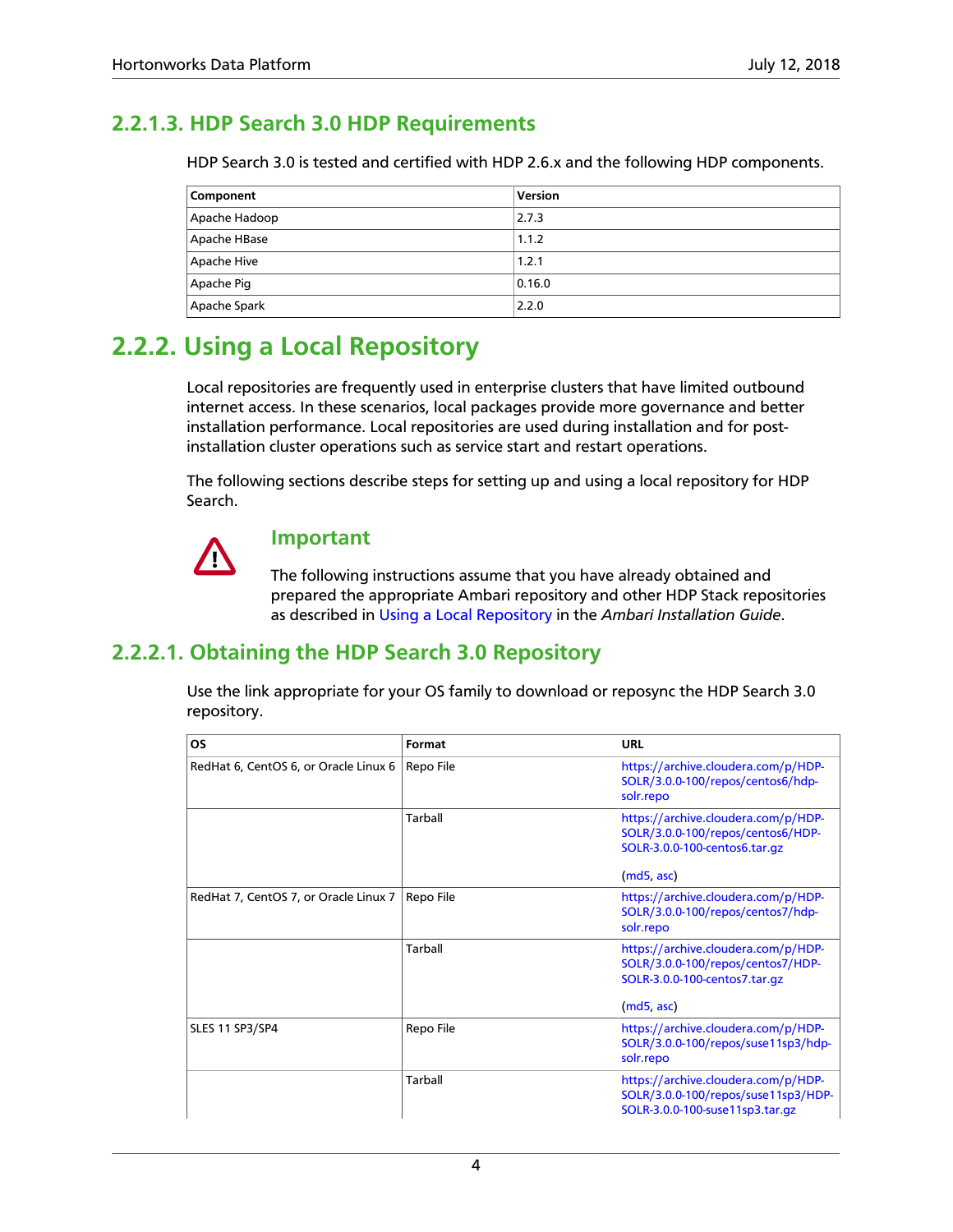| <b>OS</b> | Format         | <b>URL</b>                                                                                                                |
|-----------|----------------|---------------------------------------------------------------------------------------------------------------------------|
|           |                | (md5, asc)                                                                                                                |
| Ubuntu 12 | Repo File      | https://archive.cloudera.com/p/HDP-<br>SOLR/3.0.0-100/repos/ubuntu12/hdp-<br>solr.list                                    |
|           | <b>Tarball</b> | https://archive.cloudera.com/p/HDP-<br>SOLR/3.0.0-100/repos/ubuntu12/HDP-<br>SOLR-3.0.0-100-ubuntu12.tar.gz<br>(md5, asc) |
| Ubuntu 14 | Repo File      | https://archive.cloudera.com/p/HDP-<br>SOLR/3.0.0-100/repos/ubuntu14/hdp-<br>solr.list                                    |
|           | <b>Tarball</b> | https://archive.cloudera.com/p/HDP-<br>SOLR/3.0.0-100/repos/ubuntu14/HDP-<br>SOLR-3.0.0-100-ubuntu14.tar.gz<br>(md5, asc) |
| Debian 6  | Repo File      | https://archive.cloudera.com/p/HDP-<br>SOLR/3.0.0-100/repos/debian6/hdp-<br>solr.list                                     |
|           | Tarball        | https://archive.cloudera.com/p/HDP-<br>SOLR/3.0.0-100/repos/debian6/HDP-<br>SOLR-3.0.0-100-debian6.tar.gz<br>(md5, asc)   |
| Debian 7  | Repo File      | https://archive.cloudera.com/p/HDP-<br>SOLR/3.0.0-100/repos/debian7/hdp-<br>solr.list                                     |
|           | <b>Tarball</b> | https://archive.cloudera.com/p/HDP-<br>SOLR/3.0.0-100/repos/debian7/HDP-<br>SOLR-3.0.0-100-debian7.tar.qz<br>(md5, asc)   |

#### **2.2.2.2. Setting Up the HDP Search 3.0 Local Repository**

The following instructions assume that you have obtained the appropriate HDP Search repository for your operating system, and that you have created an HTTP server and a web server directory as described in [Getting Started Setting Up a Local Repository](https://docs.hortonworks.com/HDPDocuments/Ambari-2.7.0.0/bk_ambari-installation/content/getting_started_setting_up_a_local_repository.html) in the *Ambari Installation Guide*.

Based on your Internet access, choose one of the following options:

- **No Internet Access**: This option involves downloading the repository tarball, moving the tarball to the selected mirror server in your cluster, and extracting files to create the repository.
- **Temporary Internet Access**: This option involves using your temporary Internet access to synchronize (using reposync) the software package to your selected mirror server and creating the repository.

The following subsections describe how to set up each option.

#### **2.2.2.2.1. Setting Up a Local Repository with No Internet Access**

If you are setting up a local repository with no internet access, complete the following steps: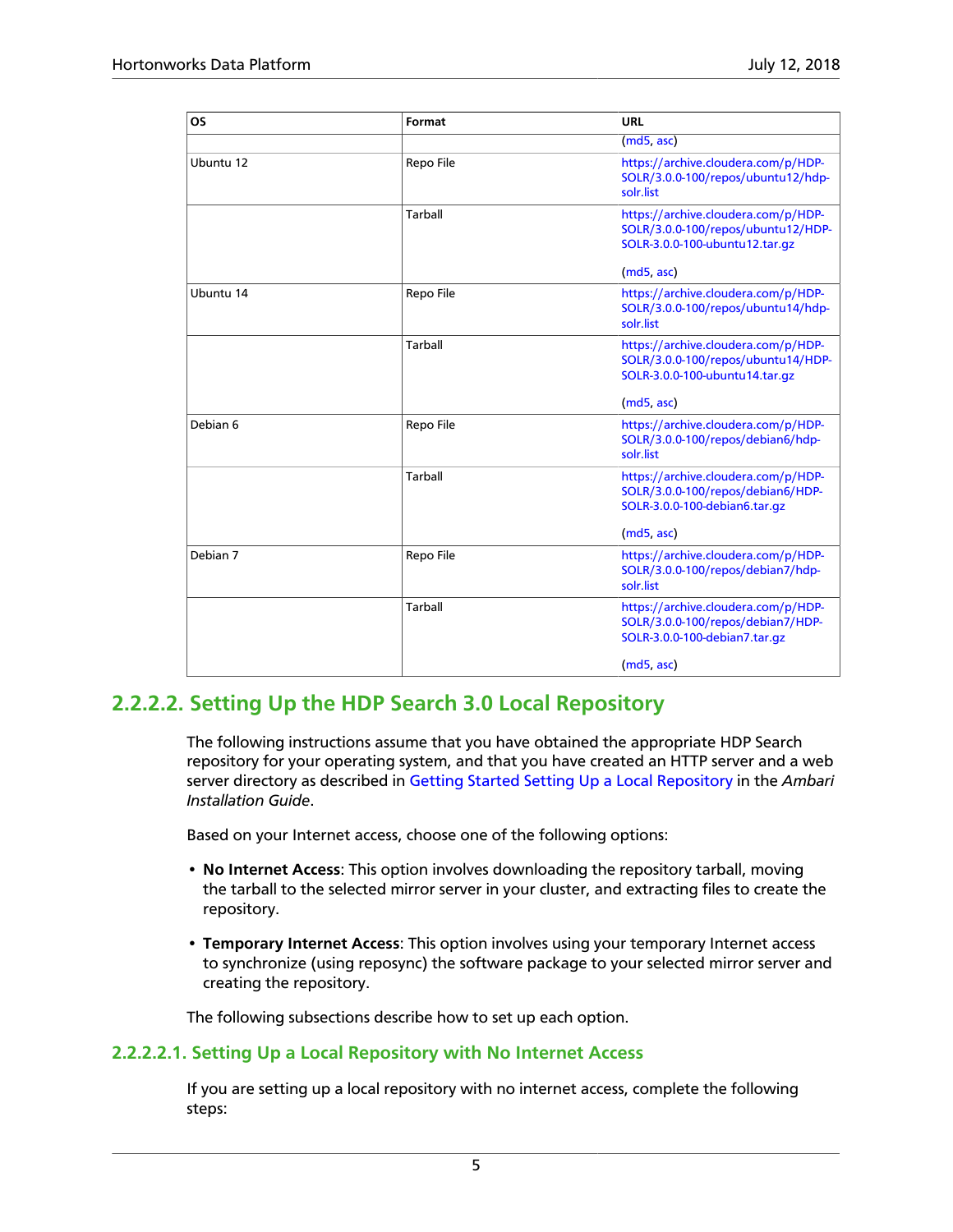- 1. Copy the repository tarball to the web server directory, and untar the file.
	- a. Browse to the web server directory you created.
		- **For RHEL/CentOS/Oracle Linux**:

cd /var/www/html/

• **For SLES**:

cd /srv/www/htdocs/rpms

• **For Debian/Ubuntu**:

cd /var/www/html/

b. Untar the repository tarballs to the following location:

<web.server.directory>/HDP-SOLR-<latest.version>/repos/<OS>

where <web.server.directory>, <OS>, and <latest.version> represent the web server document root directory, the latest version of HDP-SOLR, the operating system type, and the release version, respectively.

2. Confirm that you can browse to the newly created local repository:

http://<web.server>/HDP-SOLR-<latest.version>/<OS>/

where <web. server> is the fully-qualified domain name of your web server host, and <OS> is centos6, centos7, sles11, ubuntu12, ubuntu14, debian6, or debian7.

**Important**: Be sure to record this URL. You will need it when installing HDP Search.

- 3. Optional: If you have multiple repositories configured in your environment, deploy the following plug-in on all nodes in your cluster.
	- a. Install the plug-in.
		- **For RHEL and CentOS 7**:

yum install yum-plugin-priorities

• **For RHEL and CentOS 6**:

yum install yum-plugin-priorities

b. Edit the /etc/yum/pluginconf.d/priorities.conf file to add the following:

```
[main]
enabled=1
gpgcheck=0
```
#### **2.2.2.2.2. Setting up a Local Repository With Temporary Internet Access**

If you are setting up a local repository with temporary internet access, complete the following steps: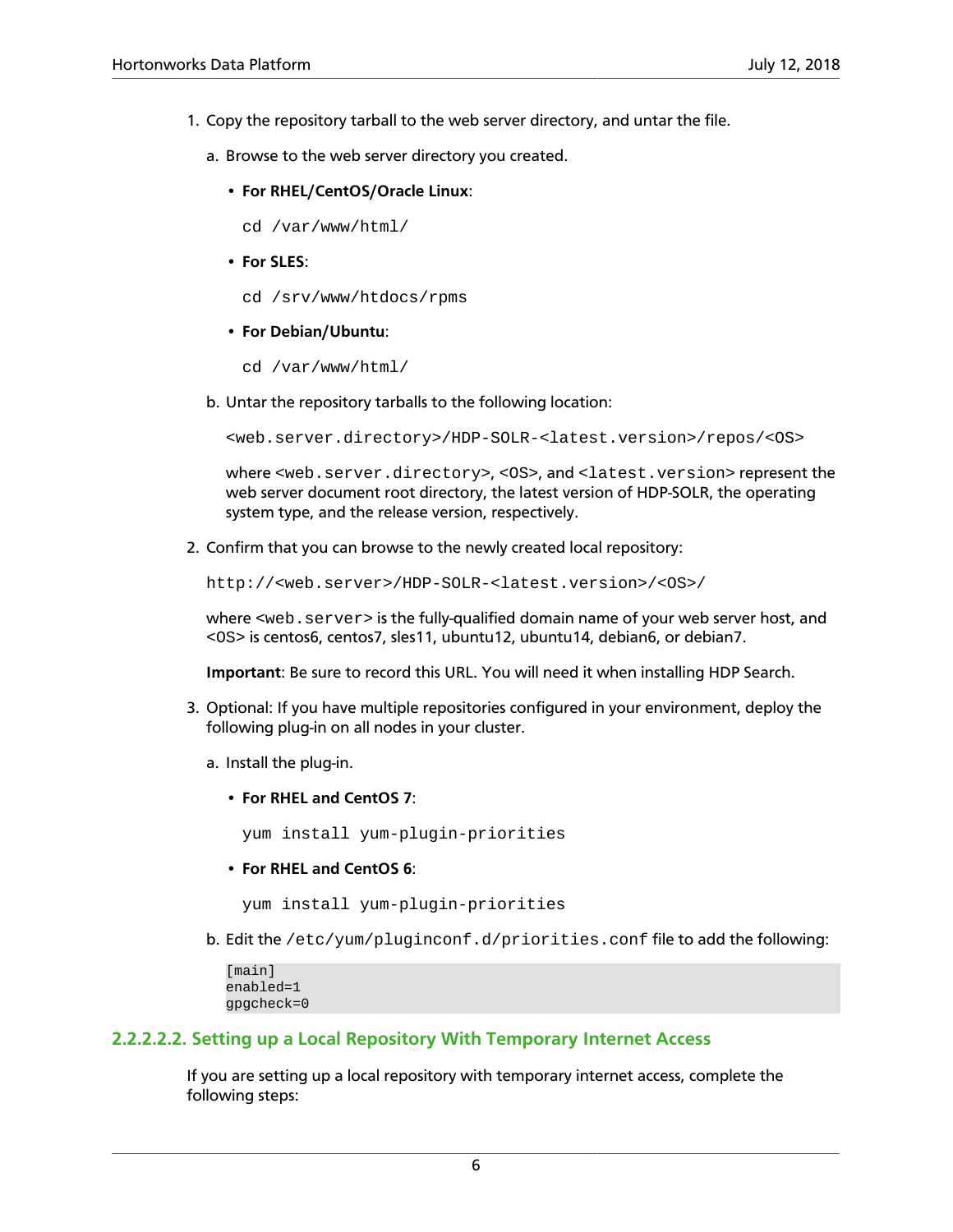- 1. Put the repository configuration files for HDP Search in place on the host.
- 2. Confirm availability of the repositories.
	- **For RHEL/CentOS/Oracle Linux**:

yum repolist

• **For SLES**:

zypper repos

• **For Debian/Ubuntu**:

Dpkg-list

- 3. Synchronize the repository contents to your mirror server.
	- a. Browse to the web server directory:
		- **For RHEL/CentOS/Oracle Linux**:
			- cd /var/www/html
		- **For SLES**:
			- cd /srv/www/htdocs/rpms

#### • **For Debian/Ubuntu**:

- cd /var/www/html
- b. Create a directory for HDP Search, and then change to the new directory:

```
mkdir -p hdp-solr/<OS>
cd hdp-solr/<OS>
```
<OS> is centos6, centos7, sles11, sles12, ubuntu12, ubuntu14, or debian7.

c. reposync the directory:

reposync -r HDP-SOLR-<latest.version>

4. Generate the repository metadata for HDP Search:

```
createrepo <web.server.directory>/HDP-SOLR-<latest.version>/
<OS>/
```
5. Using the following URL, confirm that you can browse to the newly created repository:

http://<web.server>/HDP-SOLR-<latest.version>/<OS>/

where <web.server> is the fully-qualified domain name of the web server host, and <OS> is centos6, centos7, sles11, sles12, ubuntu12, ubuntu14, or debian7.

**Important**: Be sure to record the Base<sub>Z</sub>URL. You will need it when installing HDP Search.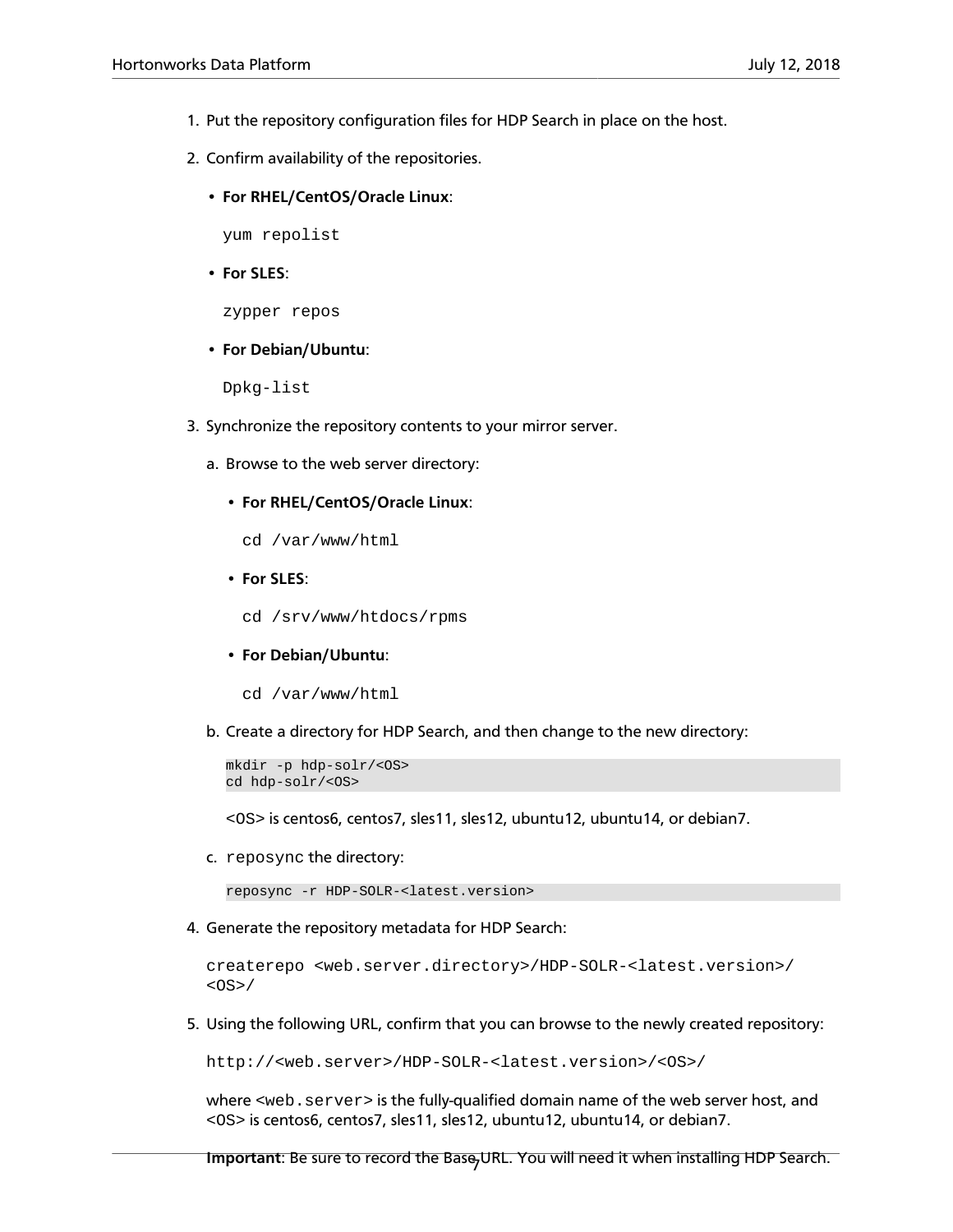- 6. Optional: If you have multiple repositories configured in your environment, deploy the following plug-in on all the nodes in your cluster.
	- Install the plug-in.
		- **For RHEL and CentOS 7**:

yum install yum-plugin-priorities

• **For RHEL and CentOS 6**:

yum install yum-plugin-priorities

• Edit the /etc/yum/pluginconf.d/priorities.conf file to add the following:

[main] enabled=1 gpgcheck=0

#### **2.2.2.3. Installing, Configuring, and Deploying HDP Search 3.0**

When finished with the preceding steps, run the Ambari Install Wizard to install, configure, and deploy HDP Search. For more information, refer to the HDP Search Ambari Installation Guide.

For information about Solr configuration options, refer to the Startup Option Reference section of the HDP Search *Ambari Installation Guide*.

### <span id="page-11-0"></span>**2.3. Installing HDP Search 3.0 Management Pack**

#### **Prerequisites**

Before installing HDP Search 3.0, you must disable the yum repo priorities plug-in on all hosts that will have the HDP Search Solr component installed, as follows:

```
# vi /etc/yum/pluginconf.d/priorities.conf
[main]
enabled = 0
```
Complete the following steps to download and install the HDP Search 3.0 Management Pack.

1. Download the Ambari management pack to the Ambari Server host.

In this example,  $/$ tmp is a temporary directory that stores the management pack before it is installed.

```
cd /tmp
wget https://archive.cloudera.com/p/HDP-SOLR/hdp-solr-ambari-mp/solr-
service-mpack-3.0.0.tar.gz
```
2. Install the management pack on the Ambari Server host, using the following command:

```
# ambari-server install-mpack --mpack=/tmp/solr-service-mpack-3.0.0.tar.gz
```
You should see the following output: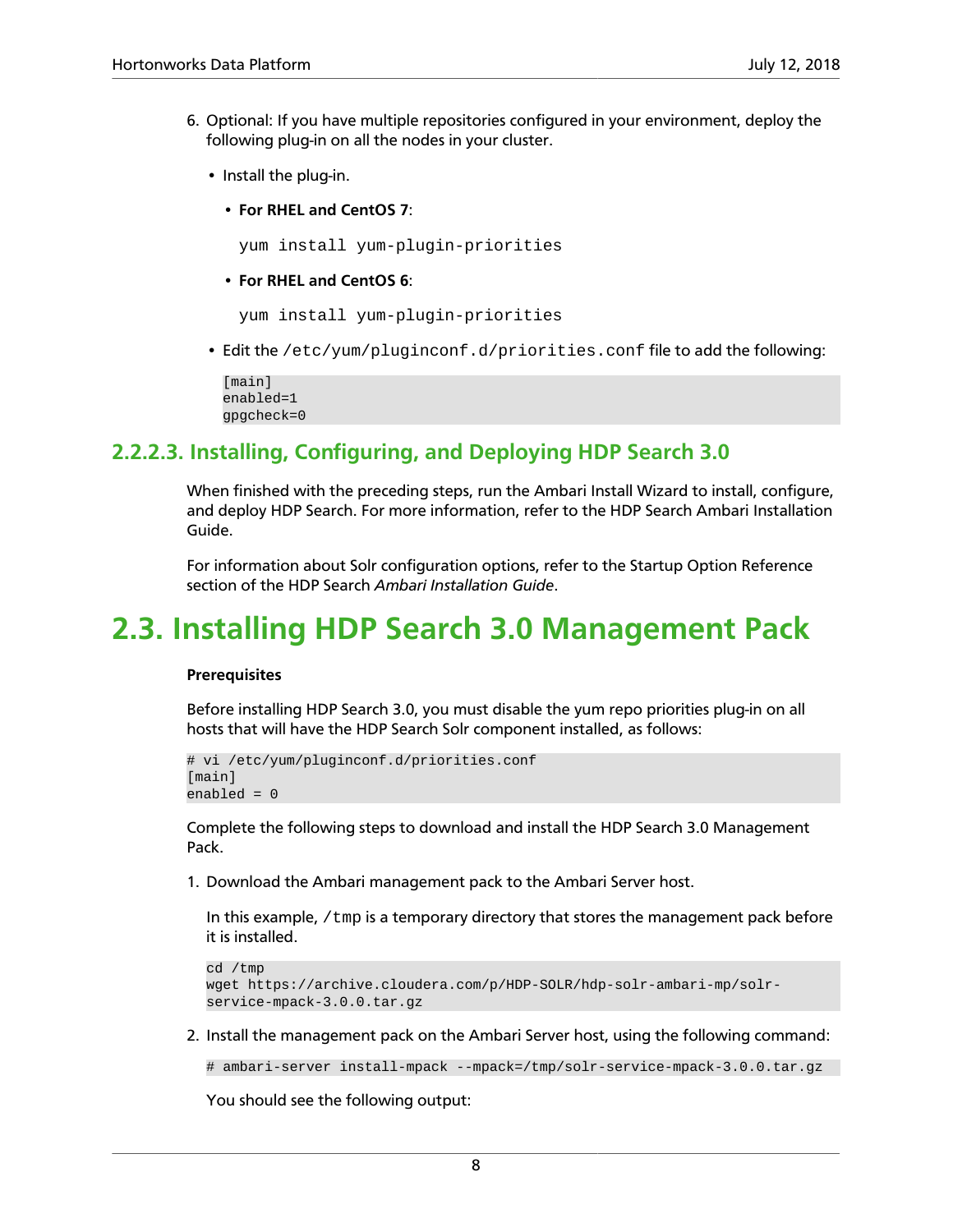Using python /usr/bin/python Installing management pack Ambari Server 'install-mpack' completed successfully.

The management pack has now been added to Ambari.

3. Restart Ambari server.

# ambari-server restart

4. Add the Solr service, either during initial cluster installation using the Ambari installation wizard or after cluster deployment.

For information about Solr configuration options, refer to the Startup Option Reference section of the *Lucidworks Ambari Installation Guide.*

### <span id="page-12-0"></span>**2.4. Installing HDP Search 3.0 Manually**

HDP Search 3.0 packages are located in the HDP-SOLR 3.0 repository.

To install HDP Search 3.0, run the appropriate commands for your operating system on all cluster nodes that will run Solr.



#### **Note**

RPM packages for CentOS/RHEL/Oracle Linux are signed, so you will need to add the gpg key to your server. That step is included in the following instructions.

• CentOS/RHEL/Oracle Linux 6:

```
rpm --import https://archive.cloudera.com/p/HDP-SOLR/3.0.0-100/repos/
centos6/RPM-GPG-KEY/RPM-GPG-KEY-Jenkins
cd /etc/yum.repos.d/
wget https://archive.cloudera.com/p/HDP-SOLR/3.0.0-100/repos/centos6/hdp-
solr.repo
yum install lucidworks-hdpsearch
```
• CentOS/RHEL/Oracle Linux 7:

```
rpm --import https://archive.cloudera.com/p/HDP-SOLR/3.0.0-100/repos/
centos7/RPM-GPG-KEY/RPM-GPG-KEY-Jenkins
cd /etc/yum.repos.d/
wget https://archive.cloudera.com/p/HDP-SOLR/3.0.0-100/repos/centos7/hdp-
solr.repo
yum install lucidworks-hdpsearch
```
• SUSE11SP3/SP4:

```
cd /etc/zypp/repos.d/
wget https://archive.cloudera.com/p/HDP-SOLR/3.0.0-100/repos/suse11sp3/hdp-
solr.repo
zypper install lucidworks-hdpsearch
```
• Ubuntu12: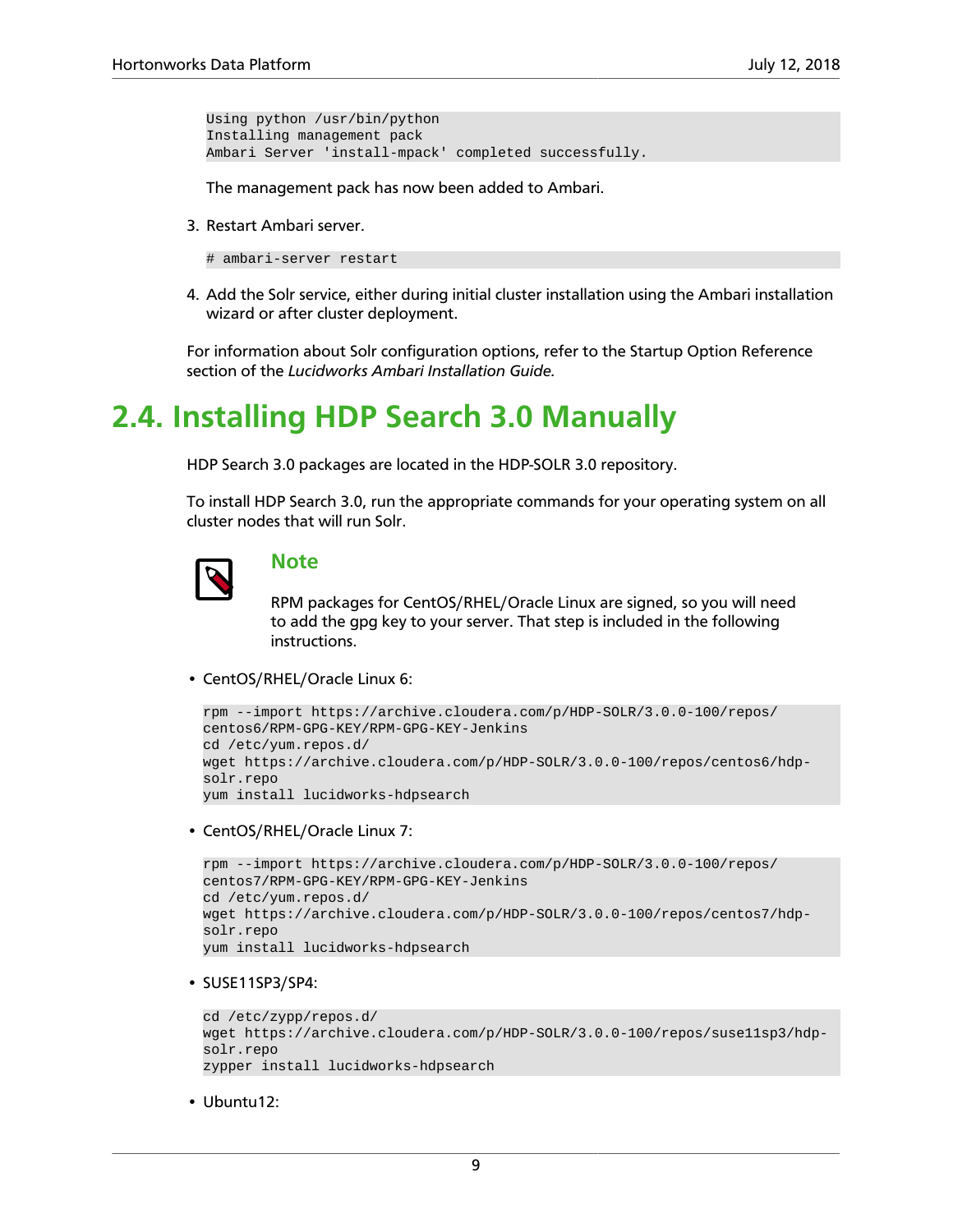```
cd /etc/apt/sources.list.d
wget https://archive.cloudera.com/p/HDP-SOLR/3.0.0-100/repos/ubuntu12/hdp-
solr.list
apt-get update
apt-get install lucidworks-hdpsearch
```
• Ubuntu14:

```
cd /etc/apt/sources.list.d
wget https://archive.cloudera.com/p/HDP-SOLR/3.0.0-100/repos/ubuntu14/hdp-
solr.list
apt-get update
apt-get install lucidworks-hdpsearch
```
• Debian6:

```
cd /etc/apt/sources.list.d
wget https://archive.cloudera.com/p/HDP-SOLR/3.0.0-100/repos/debian6/hdp-
solr.list
apt-get update
apt-get install lucidworks-hdpsearch
```
• Debian7:

```
cd /etc/apt/sources.list.d
wget https://archive.cloudera.com/p/HDP-SOLR/3.0.0-100/repos/debian7/hdp-
solr.list
apt-get update
apt-get install lucidworks-hdpsearch
```


#### **Important**

For Debian or Ubuntu, if you see the following error during apt-get update:

W: GPG error: https://archive.cloudera.com HDP-SOLR Release: The following signatures couldn't be verified because the public key is not available: NO\_PUBKEY B9733A7A07513CAD

Run the following commands:

```
apt-key adv --keyserver keyserver.ubuntu.com --recv-keys
 B9733A7A07513CAD
apt-get update
```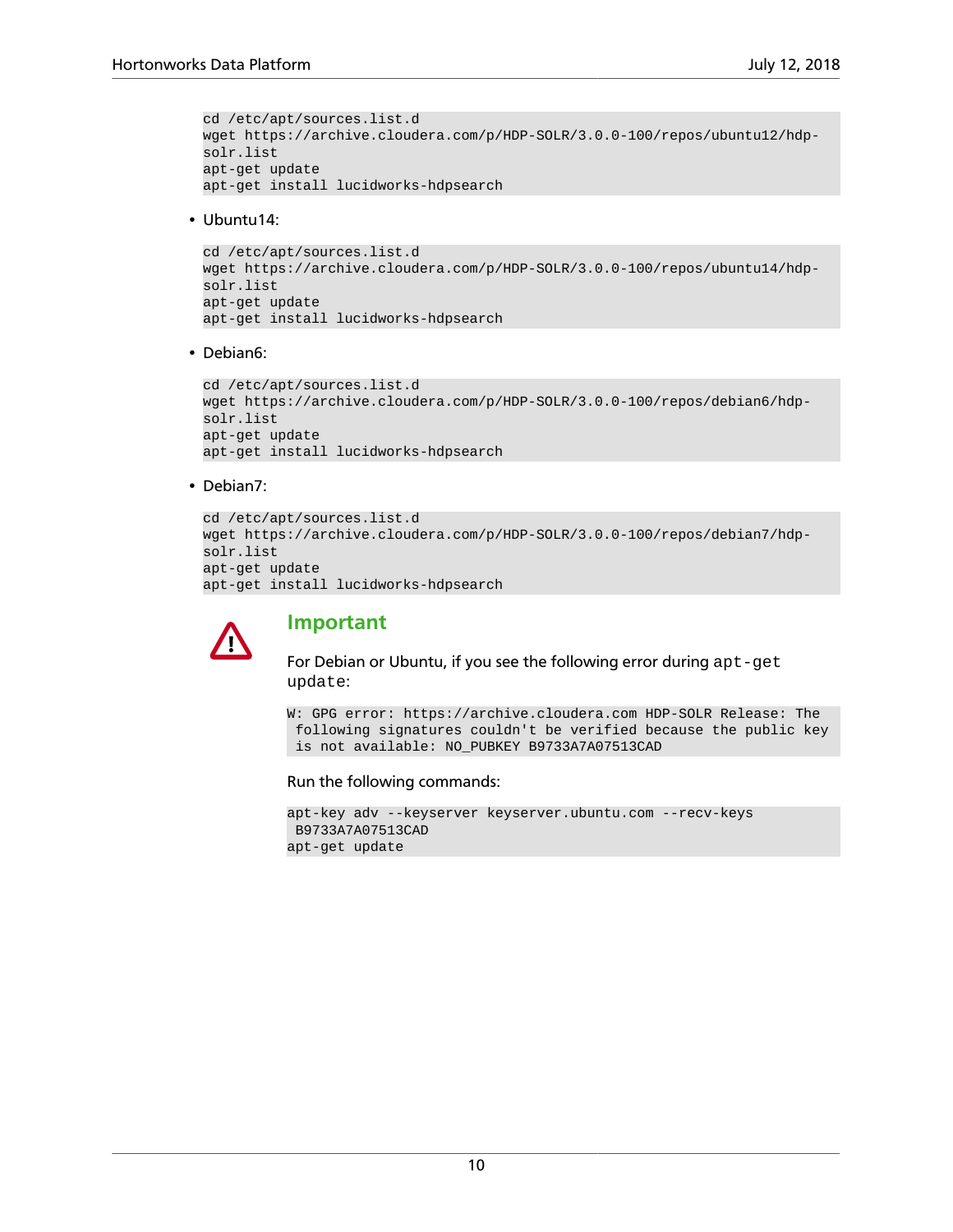## <span id="page-14-0"></span>**3. HDP Search 2.2.10 - Deprecated**

### <span id="page-14-1"></span>**3.1. HDP Search 2.2.10 Release Notes**

The HDP Search - 2.2.10 Release Notes summarize and describe the following information released in HDP Search 2.2.10:

- [HDP Search 2.2.10 New Features \[11\]](#page-14-2)
- [HDP Search 2.2.10 Behavioral Changes \[11\]](#page-14-3)
- [HDP Search 2.2.10 Apache Solr Version Information \[11\]](#page-14-4)
- [HDP Search 2.2.10 Known Issues \[11\]](#page-14-5)

#### <span id="page-14-8"></span><span id="page-14-2"></span>**3.1.1. HDP Search 2.2.10 New Features**

HDP 2.2.10 includes the following new feature:

#### **Table 3.1. HDP Search - 2.2.10**

| Feature           | <b>Description</b>                                                   |  |
|-------------------|----------------------------------------------------------------------|--|
| Apache Solr 5.5.5 | Apache Solr 5.5.5 is now included in the HDP Search Management pack. |  |

### <span id="page-14-3"></span>**3.1.2. HDP Search 2.2.10 Behavioral Changes**

HDP Search 2.2.10 introduces no behavioral changes.

### <span id="page-14-4"></span>**3.1.3. HDP Search 2.2.10 Apache Solr Version Information**

HDP Search 2.2.10 is based on Apache Solr 5.5.5 ([Apache Solr Release Notes\)](http://lucene.apache.org/solr/5_5_5/changes/Changes.html).

### <span id="page-14-5"></span>**3.1.4. HDP Search 2.2.10 Known Issues**

HDP Search 2.2.10 has no known issues scheduled for resolution in a future release.

### <span id="page-14-6"></span>**3.2. HDP Search 2.2.10 - Getting Ready**

This section describes information and materials that you should get ready before installing HDP Search 2.2.10.

- [Meet Minimum System Requirements \[11\]](#page-14-7)
- [Using a Local Repository \[12\]](#page-15-0)

### <span id="page-14-7"></span>**3.2.1. Meet Minimum System Requirements**

To use HDP Search, your system must meet the following minimum requirements.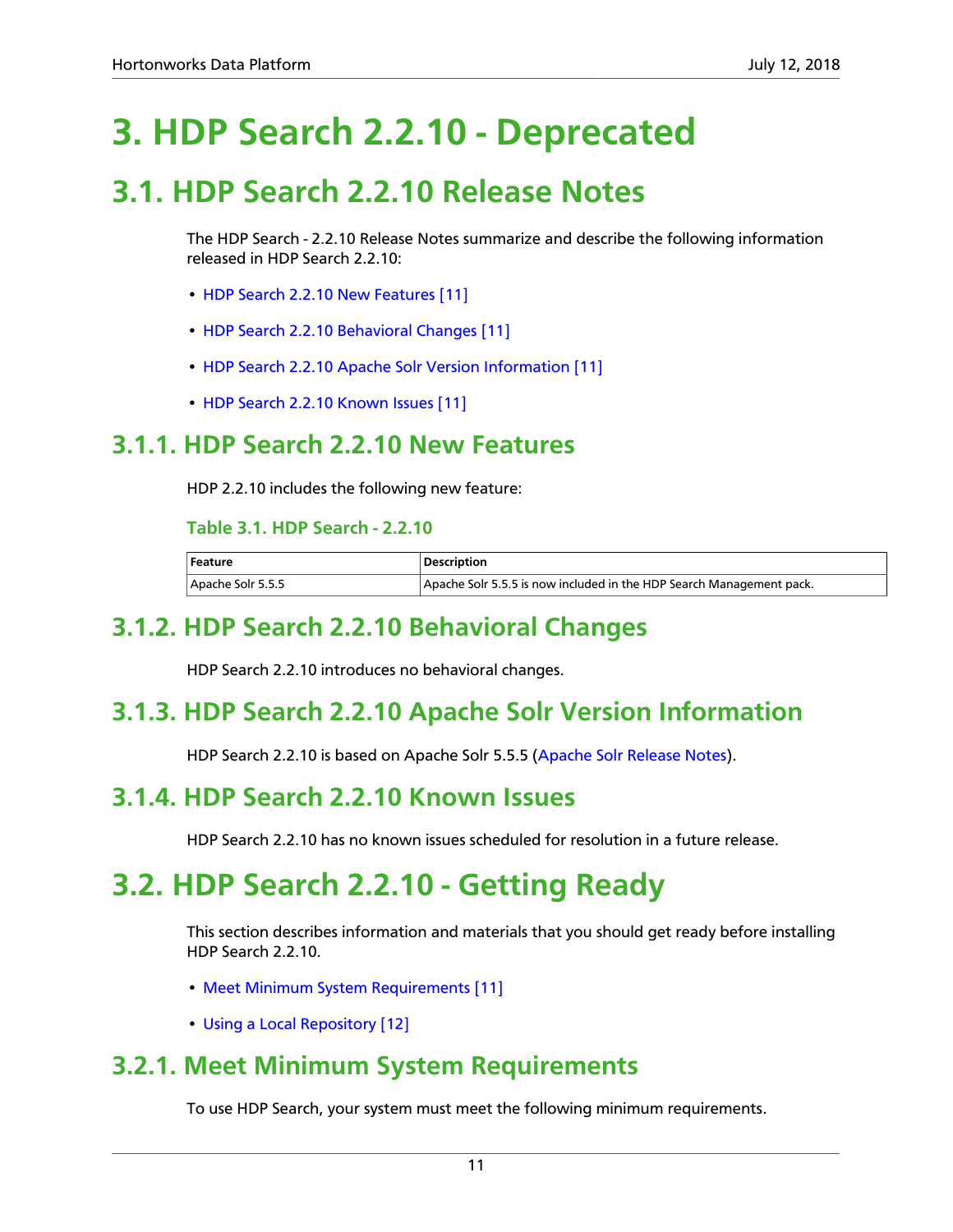#### **3.2.1.1. Operating System Requirements**

HDP Search is supported on the following operating systems:

- 64-bit CentOS 6 and 7
- 64-bit Red Hat Enterprise Linux (RHEL) 6 and 7
- 64-bit Oracle Linux 6 and 7
- 64-bit SUSE Linux Enterprise Server (SLES) 11, SP3/SP4
- 64-bit Debian 7
- 64-bit Ubuntu 12 and 14

#### **3.2.1.2. HDP Search 2.2.10 JDK Requirements**

HDP Search 2.2.10 requires Oracle or OpenJDK Java 1.7 or higher.

Make sure your \$JAVA\_HOME and \$PATH variables are set to the correct version; for example:

```
export JAVA_HOME=/usr/java/default
export PATH=$JAVA_HOME/bin:$PATH
```
#### **3.2.1.3. HDP Search 2.2.10 HDP Requirements**

HDP Search 2.2.10 is tested and certified with HDP 2.6.x and the following HDP components.

| Component     | Version |
|---------------|---------|
| Apache Hadoop | 2.7.3   |
| Apache HBase  | 1.1.2   |
| Apache Hive   | 1.2.1   |
| Apache Pig    | 0.16.0  |
| Apache Spark  | 1.6.3   |
| Apache Storm  | 1.1.0   |

### <span id="page-15-0"></span>**3.2.2. Using a Local Repository**

Local repositories are frequently used in enterprise clusters that have limited outbound internet access. In these scenarios, local packages provide more governance and better installation performance. Local repositories are used during installation and for postinstallation cluster operations such as service start and restart operations.

The following sections describe steps for setting up and using a local repository for HDP Search.



#### **Important**

The following instructions assume that you have already obtained and prepared the appropriate Ambari repository and other HDP Stack repositories as described in [Using a Local Repository](https://docs.hortonworks.com/HDPDocuments/Ambari-2.7.0.0/bk_ambari-installation/content/ch_using-local-repos.html) in the *Ambari Installation Guide*.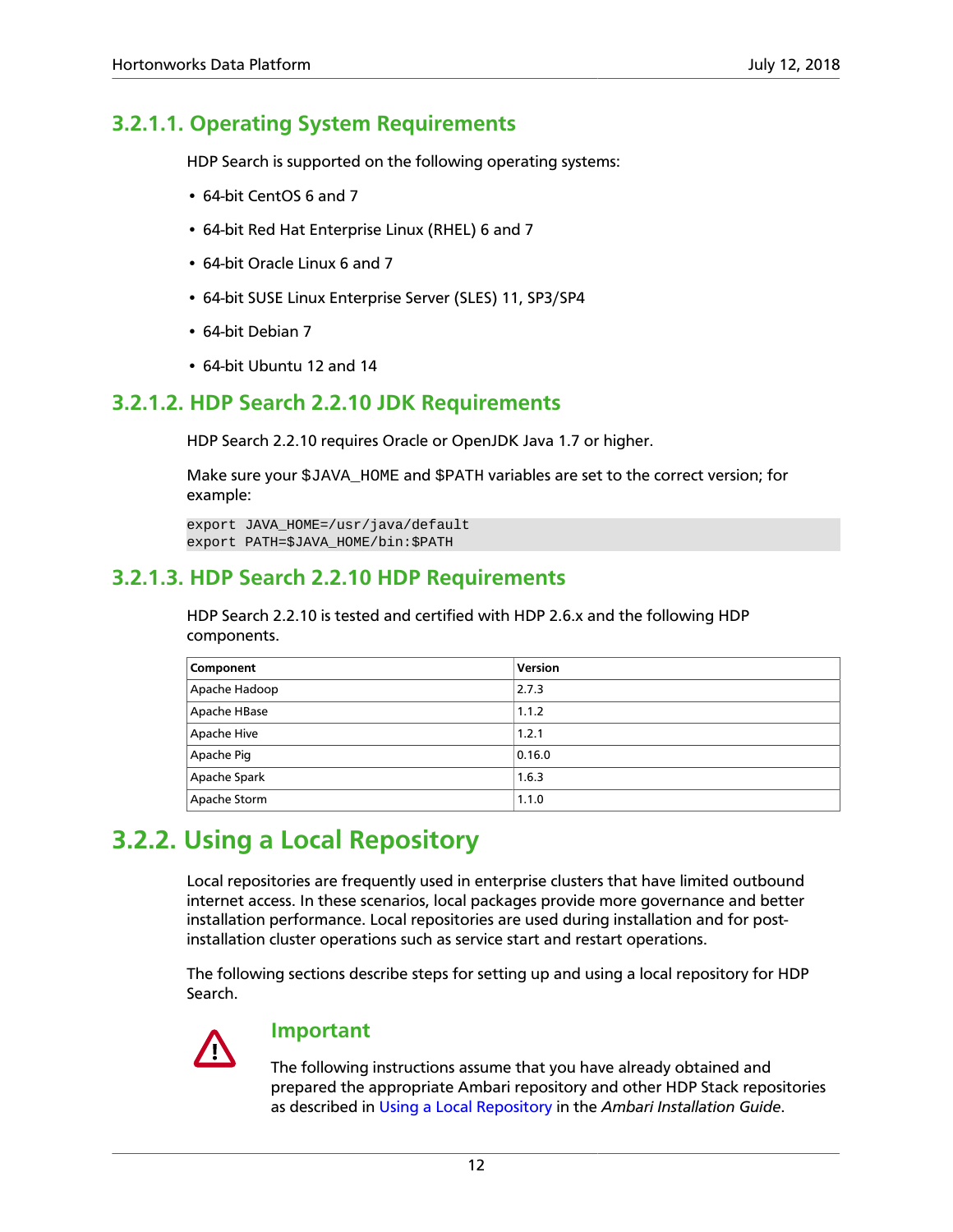### **3.2.2.1. Obtaining the HDP Search 2.2.10 Repository**

Use the link appropriate for your OS family to download or reposync the HDP Search 2.2.10 repository.

| OS                                    | Format         | URL                                                                                                             |
|---------------------------------------|----------------|-----------------------------------------------------------------------------------------------------------------|
| RedHat 6, CentOS 6, or Oracle Linux 6 | Repo File      | https://archive.cloudera.com/p/HDP-<br>SOLR/2.2.10-100/repos/centos6/hdp-<br>solr.repo                          |
|                                       | <b>Tarball</b> | https://archive.cloudera.com/p/HDP-<br>SOLR/2.2.10-100/repos/centos6/HDP-<br>SOLR-2.2.10-100-centos6.tar.gz     |
|                                       |                | (md5, asc)                                                                                                      |
| RedHat 7, CentOS 7, or Oracle Linux 7 | Repo File      | https://archive.cloudera.com/p/HDP-<br>SOLR/2.2.10-100/repos/centos7/hdp-<br>solr.repo                          |
|                                       | Tarball        | https://archive.cloudera.com/p/HDP-<br>SOLR/2.2.10-100/repos/centos7/HDP-<br>SOLR-2.2.10-100-centos7.tar.gz     |
|                                       |                | (md5, asc)                                                                                                      |
| <b>SLES 11 SP3/SP4</b>                | Repo File      | https://archive.cloudera.com/p/HDP-<br>SOLR/2.2.10-100/repos/suse11sp3/<br>hdp-solr.repo                        |
|                                       | <b>Tarball</b> | https://archive.cloudera.com/p/HDP-<br>SOLR/2.2.10-100/repos/suse11sp3/<br>HDP-SOLR-2.2.10-100-suse11sp3.tar.gz |
|                                       |                | (md5, asc)                                                                                                      |
| Ubuntu 12                             | Repo File      | https://archive.cloudera.com/p/HDP-<br>SOLR/2.2.10-100/repos/ubuntu12/hdp-<br>solr.list                         |
|                                       | Tarball        | https://archive.cloudera.com/p/HDP-<br>SOLR/2.2.10-100/repos/ubuntu12/<br>HDP-SOLR-2.2.10-100-ubuntu12.tar.gz   |
|                                       |                | (md5, asc)                                                                                                      |
| Ubuntu 14                             | Repo File      | https://archive.cloudera.com/p/HDP-<br>SOLR/2.2.10-100/repos/ubuntu14/hdp-<br>solr.list                         |
|                                       | Tarball        | https://archive.cloudera.com/p/HDP-<br>SOLR/2.2.10-100/repos/ubuntu14/<br>HDP-SOLR-2.2.10-100-ubuntu14.tar.gz   |
|                                       |                | (md5, asc)                                                                                                      |
| Debian 6                              | Repo File      | https://archive.cloudera.com/p/HDP-<br>SOLR/2.2.10-100/repos/debian6/hdp-<br>solr.list                          |
|                                       | Tarball        | https://archive.cloudera.com/p/HDP-<br>SOLR/2.2.10-100/repos/debian6/HDP-<br>SOLR-2.2.10-100-debian6.tar.gz     |
|                                       |                | (md5, asc)                                                                                                      |
| Debian 7                              | Repo File      | https://archive.cloudera.com/p/HDP-<br>SOLR/2.2.10-100/repos/debian7/hdp-<br>solr.list                          |
|                                       | Tarball        | https://archive.cloudera.com/p/HDP-<br>SOLR/2.2.10-100/repos/debian7/HDP-<br>SOLR-2.2.10-100-debian7.tar.gz     |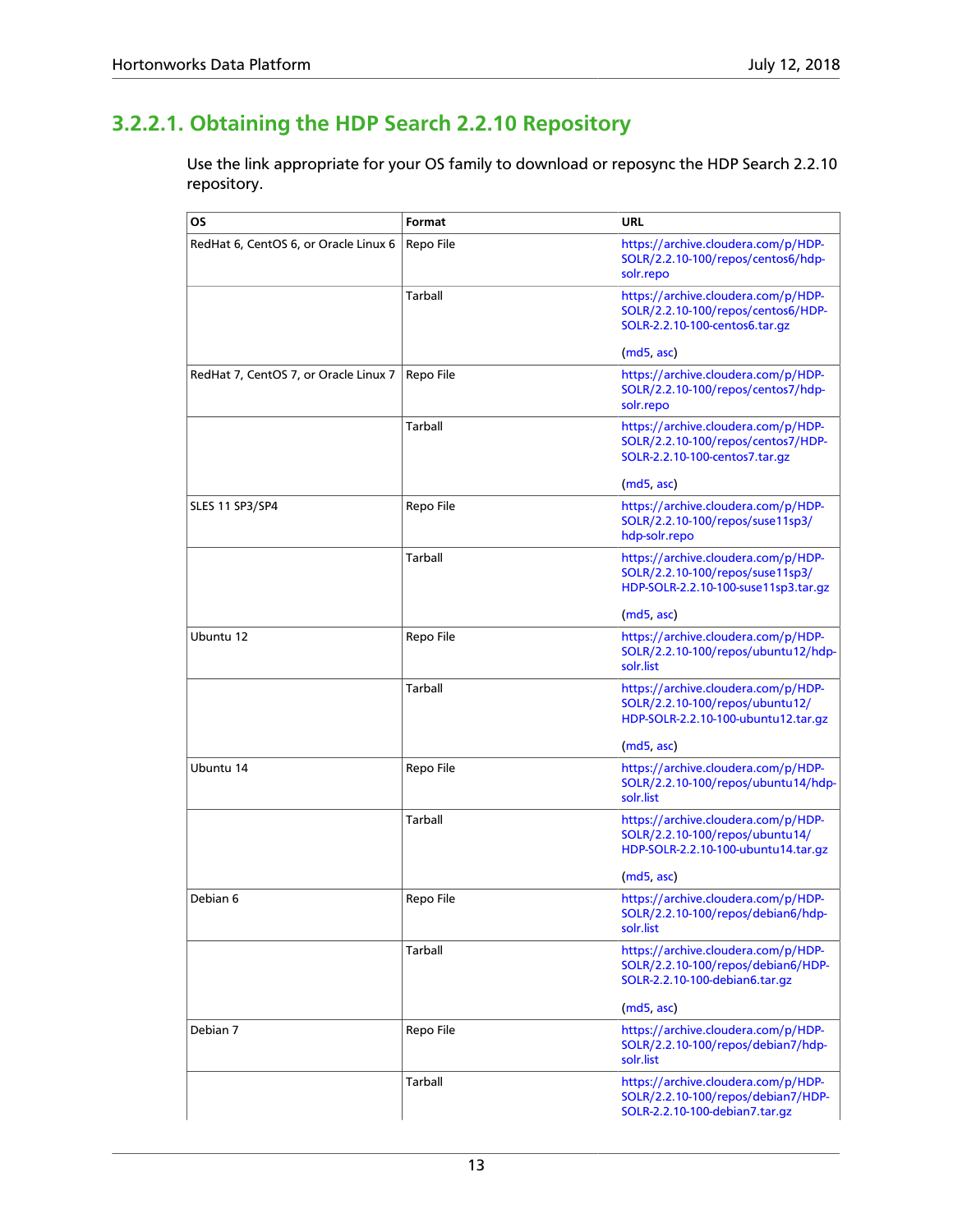| ັ | $L$ $\sim$ $\mu$ $\sim$ $\sim$ $\sim$<br>11 1 0 L<br>------ | <b>URL</b><br>--- |
|---|-------------------------------------------------------------|-------------------|
|   |                                                             | uju.<br>.         |

#### **3.2.2.2. Setting Up the HDP Search 2.2.10 Local Repository**

The following instructions assume that you have obtained the appropriate HDP Search repository for your operating system, and that you have created an HTTP server and a web server directory as described in [Getting Started Setting Up a Local Repository](https://docs.hortonworks.com/HDPDocuments/Ambari-2.7.0.0/bk_ambari-installation/content/getting_started_setting_up_a_local_repository.html) in the *Ambari Installation Guide*.

Based on your Internet access, choose one of the following options:

- **No Internet Access**: This option involves downloading the repository tarball, moving the tarball to the selected mirror server in your cluster, and extracting files to create the repository.
- **Temporary Internet Access**: This option involves using your temporary Internet access to synchronize (using reposync) the software package to your selected mirror server and creating the repository.

The following subsections describe how to set up each option.

#### **3.2.2.2.1. Setting Up a Local Repository with No Internet Access**

If you are setting up a local repository with no internet access, complete the following steps:

- 1. Copy the repository tarball to the web server directory, and untar the file.
	- a. Browse to the web server directory you created.
		- **For RHEL/CentOS/Oracle Linux**:
			- cd /var/www/html/
		- **For SLES**:
			- cd /srv/www/htdocs/rpms
		- **For Debian/Ubuntu**:
			- cd /var/www/html/
	- b. Untar the repository tarballs to the following location:

```
<web.server.directory>/HDP-SOLR-<latest.version>/repos/<OS>
```
where <web.server.directory>, <OS>, and <latest.version> represent the web server document root directory, the latest version of HDP-SOLR, the operating system type, and the release version, respectively.

2. Confirm that you can browse to the newly created local repository:

http://<web.server>/HDP-SOLR-<latest.version>/<OS>/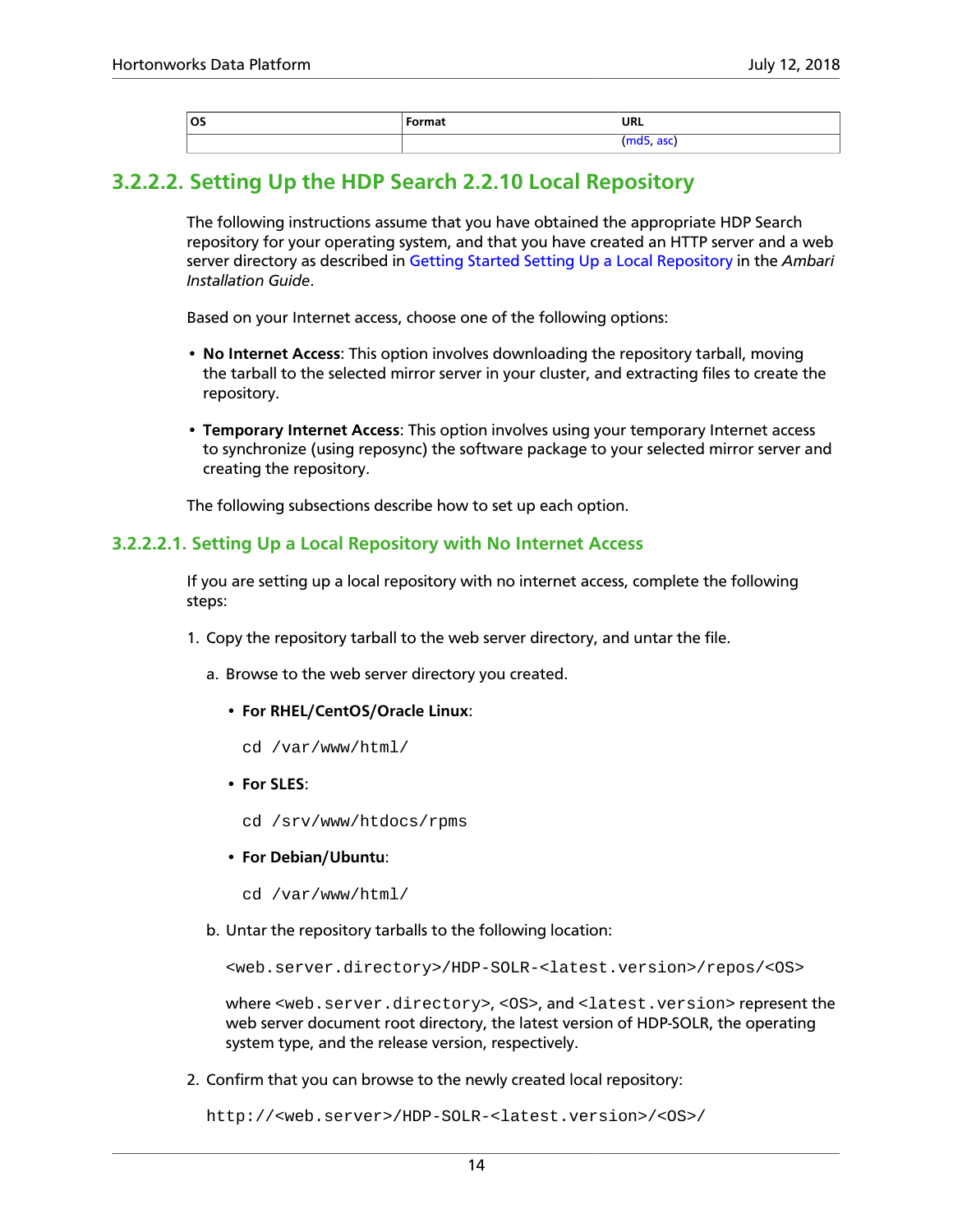where <web. server> is the fully-qualified domain name of your web server host, and <OS> is centos6, centos7, sles11, ubuntu12, ubuntu14, debian6, or debian7.

**Important**: Be sure to record this URL. You will need it when installing HDP Search.

- 3. Optional: If you have multiple repositories configured in your environment, deploy the following plug-in on all nodes in your cluster.
	- a. Install the plug-in.
		- **For RHEL and CentOS 7**:

yum install yum-plugin-priorities

• **For RHEL and CentOS 6**:

```
yum install yum-plugin-priorities
```
b. Edit the /etc/yum/pluginconf.d/priorities.conf file to add the following:

```
[main]
enabled=1
gpgcheck=0
```
#### **3.2.2.2.2. Setting up a Local Repository With Temporary Internet Access**

If you are setting up a local repository with temporary internet access, complete the following steps:

- 1. Put the repository configuration files for HDP Search in place on the host.
- 2. Confirm availability of the repositories.
	- **For RHEL/CentOS/Oracle Linux**:

yum repolist

• **For SLES**:

zypper repos

• **For Debian/Ubuntu**:

Dpkg-list

- 3. Synchronize the repository contents to your mirror server.
	- a. Browse to the web server directory:
		- **For RHEL/CentOS/Oracle Linux**:

cd /var/www/html

- **For SLES**:
	- cd /srv/www/htdocs/rpms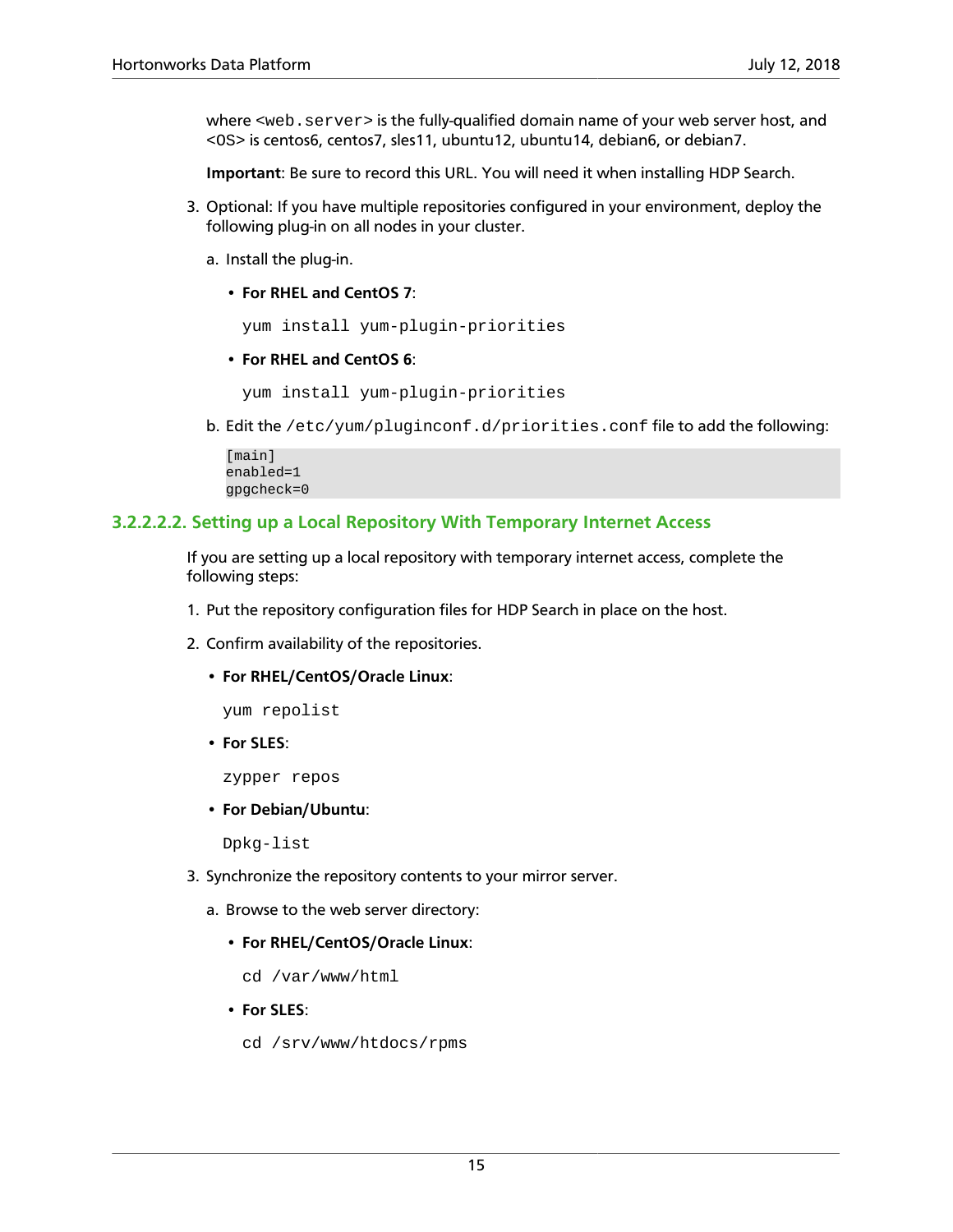#### • **For Debian/Ubuntu**:

```
cd /var/www/html
```
b. Create a directory for HDP Search, and then change to the new directory:

```
mkdir -p hdp-solr/<OS>
cd hdp-solr/<OS>
```
<OS> is centos6, centos7, sles11, sles12, ubuntu12, ubuntu14, or debian7.

c. reposync the directory:

reposync -r HDP-SOLR-<latest.version>

4. Generate the repository metadata for HDP Search:

```
createrepo <web.server.directory>/HDP-SOLR-<latest.version>/
<OS>/
```
5. Using the following URL, confirm that you can browse to the newly created repository:

http://<web.server>/HDP-SOLR-<latest.version>/<OS>/

where <web.server> is the fully-qualified domain name of the web server host, and <OS> is centos6, centos7, sles11, sles12, ubuntu12, ubuntu14, or debian7.

**Important**: Be sure to record the Base URL. You will need it when installing HDP Search.

- 6. Optional: If you have multiple repositories configured in your environment, deploy the following plug-in on all the nodes in your cluster.
	- Install the plug-in.
		- **For RHEL and CentOS 7**:

yum install yum-plugin-priorities

• **For RHEL and CentOS 6**:

yum install yum-plugin-priorities

• Edit the /etc/yum/pluginconf.d/priorities.conf file to add the following:

```
[main]
enabled=1
gpgcheck=0
```
#### **3.2.2.3. Installing, Configuring, and Deploying HDP Search 2.2.10**

When finished with the preceding steps, run the Ambari Install Wizard to install, configure, and deploy HDP Search. For more information, refer to the HDP Search Ambari Installation Guide.

For information about Solr configuration options, refer to the Startup Option Reference section of the HDP Search *Ambari Installation Guide*.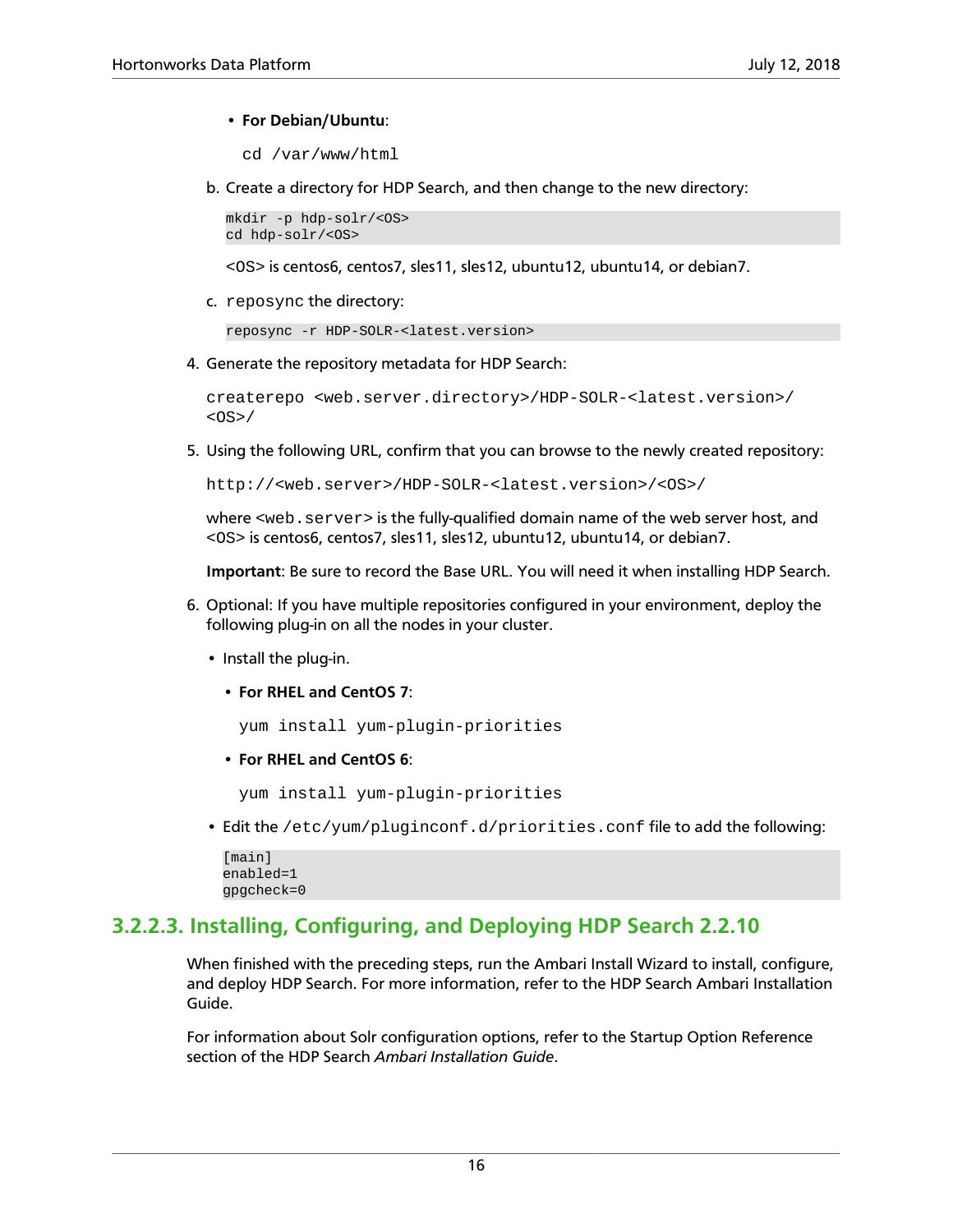### <span id="page-20-0"></span>**3.3. Installing HDP Search 2.2.10 Management Pack**

Complete the following steps to download and install the HDP Search 2.2.10 Management Pack.

1. Download the Ambari management pack to the Ambari Server host.

In this example, /tmp is a temporary directory that stores the management pack before it is installed.

```
cd /tmp
wget https://archive.cloudera.com/p/HDP-SOLR/hdp-solr-ambari-mp/solr-
service-mpack-2.2.10.tar.gz
```
2. Install the management pack on the Ambari Server host, using the following command:

```
# ambari-server install-mpack --mpack=/tmp/solr-service-mpack-2.2.10.tar.gz
```
You should see the following output:

```
Using python /usr/bin/python
Installing management pack
Ambari Server 'install-mpack' completed successfully.
```
The management pack has now been added to Ambari.

3. Add the Solr service, either during initial cluster installation using the Ambari installation wizard or after cluster deployment.



#### **Note**

It's important to note that during the Solr install, the Solr package has a set of prerequisite checks that are performed before the package can be completely installed. Specific checks such as disk space, installation directory access, solr users, and the Java setup are checked during this process. If any of these checks fail, they need to be manually remediated on each node where Solr will be installed before the installation task can be retried.

In the case of the Java preinstall check failing, the easiest remediation is to login to each machine that Solr will be installed on, temporarily set the JAVA\_HOME environmental variable, then then use **yum**/**zypper**/**apt-get** to install the package. For example on CentOS:

```
export JAVA_HOME=/usr/jdk64/jdk1.8.0_77
yum install lucidworks-hdpsearch
```
Once all of the prerequisite checks have been satisfied and the package is installed, you can simply click "Retry" in the Ambari Web UI to move forward and complete the installation.

4. Restart Ambari server.

```
# ambari-server restart
```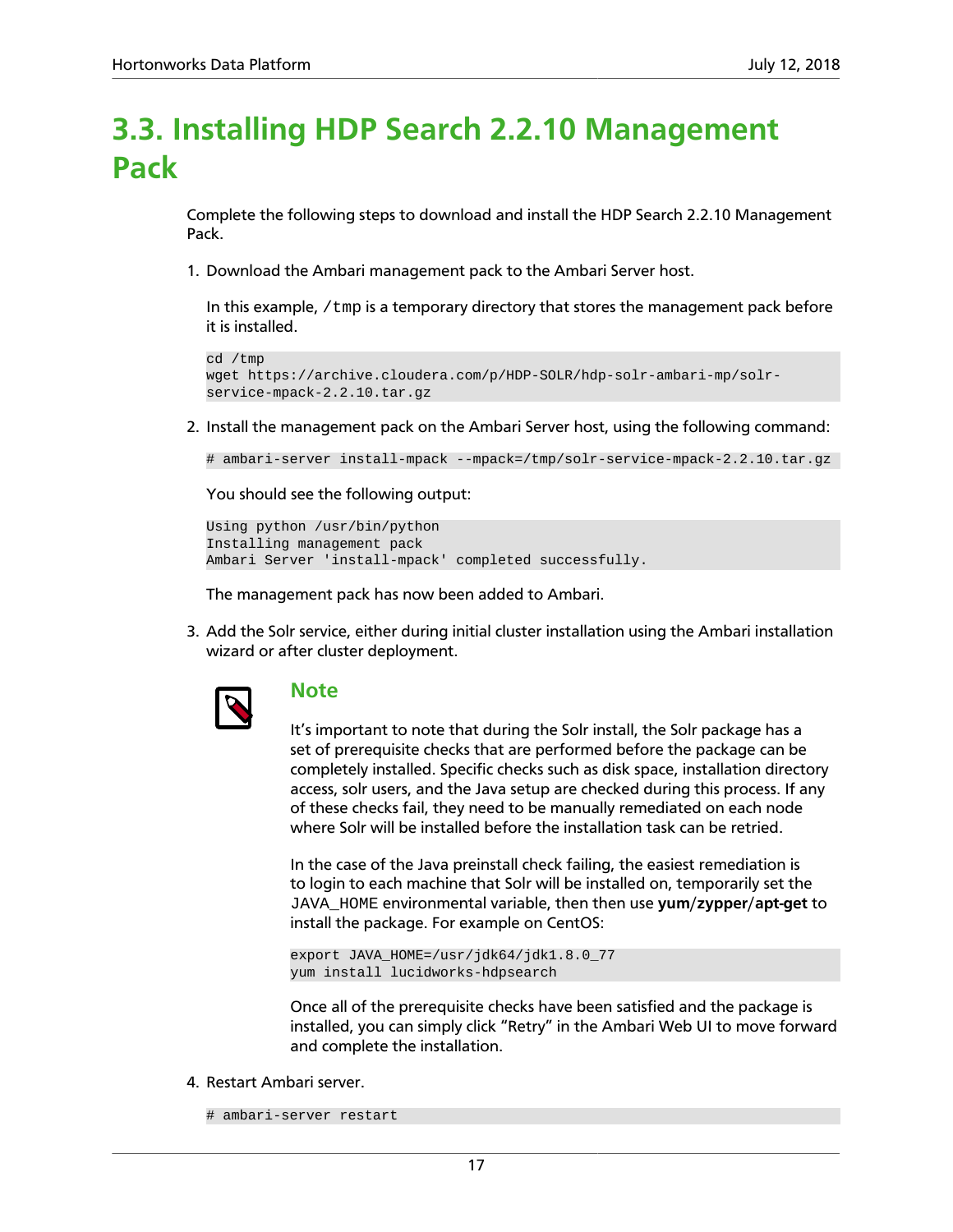For information about Solr configuration options, refer to the Startup Option Reference section of the *Lucidworks Ambari Installation Guide.*

### <span id="page-21-0"></span>**3.4. Installing HDP Search 2.2.10 Manually**

HDP Search 2.2.10 packages are located in the HDP-SOLR 2.2.10 repository.

To install HDP Search 2.2.10, run the appropriate commands for your operating system on all cluster nodes that will run Solr.



#### **Note**

RPM packages for CentOS/RHEL/Oracle Linux are signed, so you will need to add the gpg key to your server. That step is included in the following instructions.

• CentOS/RHEL/Oracle Linux 6:

```
rpm --import https://archive.cloudera.com/p/HDP-SOLR/2.2.10-100/repos/
centos6/RPM-GPG-KEY/RPM-GPG-KEY-Jenkins
cd /etc/yum.repos.d/
wget https://archive.cloudera.com/p/HDP-SOLR/2.2.10-100/repos/centos6/hdp-
solr.repo
yum install lucidworks-hdpsearch
```
• CentOS/RHEL/Oracle Linux 7:

```
rpm --import https://archive.cloudera.com/p/HDP-SOLR/2.2.10-100/repos/
centos7/RPM-GPG-KEY/RPM-GPG-KEY-Jenkins
cd /etc/yum.repos.d/
wget https://archive.cloudera.com/p/HDP-SOLR/2.2.10-100/repos/centos7/hdp-
solr.repo
yum install lucidworks-hdpsearch
```
#### • SUSE11SP3/SP4:

```
cd /etc/zypp/repos.d/
wget
https://archive.cloudera.com/p/HDP-SOLR/2.2.10-100/repos/suse11sp3/hdp-solr.
repo
zypper install lucidworks-hdpsearch
```
• Ubuntu12:

```
cd /etc/apt/sources.list.d
wget https://archive.cloudera.com/p/HDP-SOLR/2.2.10-100/repos/ubuntu12/hdp-
solr.list
apt-get update
apt-get install lucidworks-hdpsearch
```
• Ubuntu14:

```
cd /etc/apt/sources.list.d
wget https://archive.cloudera.com/p/HDP-SOLR/2.2.10-100/repos/ubuntu12/hdp-
solr.list
apt-get update
apt-get install lucidworks-hdpsearch
```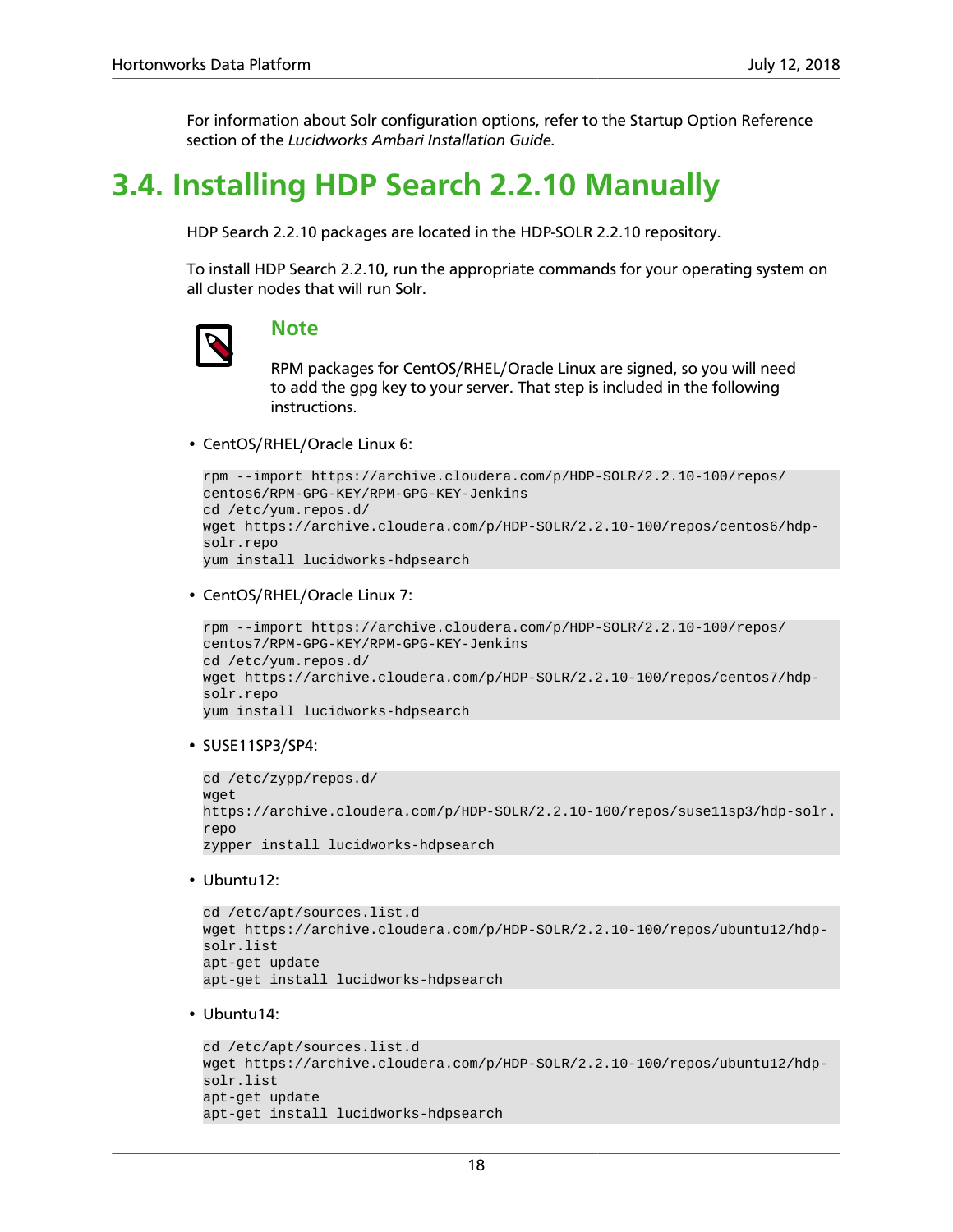• Debian6:

```
cd /etc/apt/sources.list.d
wget https://archive.cloudera.com/p/HDP-SOLR/2.2.10-100/repos/debian6/hdp-
solr.list
apt-get update
apt-get install lucidworks-hdpsearch
```
• Debian7:

```
cd /etc/apt/sources.list.d
wget https://archive.cloudera.com/p/HDP-SOLR/2.2.10-100/repos/debian7/hdp-
solr.list
apt-get update
apt-get install lucidworks-hdpsearch
```


#### **Important**

For Debian or Ubuntu, if you see the following error during apt-get update:

W: GPG error: https://archive.cloudera.com/p HDP-SOLR Release: The following signatures couldn't be verified because the public key is not available: NO\_PUBKEY B9733A7A07513CAD

Run the following commands:

```
apt-key adv --keyserver keyserver.ubuntu.com --recv-keys
 B9733A7A07513CAD
apt-get update
```